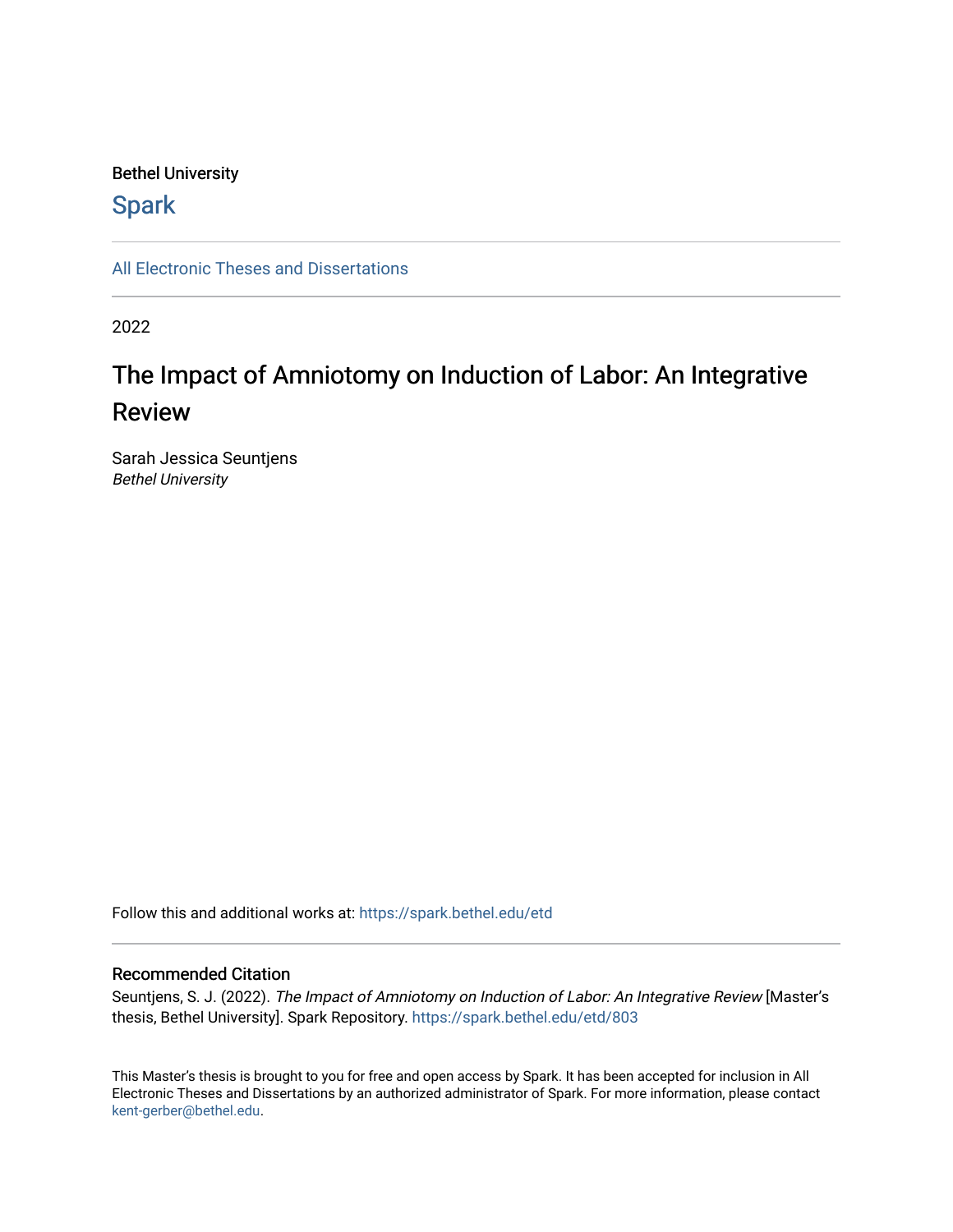## THE IMPACT OF AMNIOTOMY ON INDUCTION OF LABOR: AN INTEGRATIVE REVIEW

# A CAPSTONE PROJECT SUBMITTED TO THE GRADUATE FACULTY OF THE GRADUATE SCHOOL BETHEL UNIVERSITY

BY

## SARAH J. SEUNTJENS

## IN PARTIAL FULLFILLMENT OF THE REQUIREMENTS

FOR THE DEGREE OF MASTER OF SCIENCE IN NURSE-MIDWIFERY

MAY 2022

### BETHEL UNIVERSITY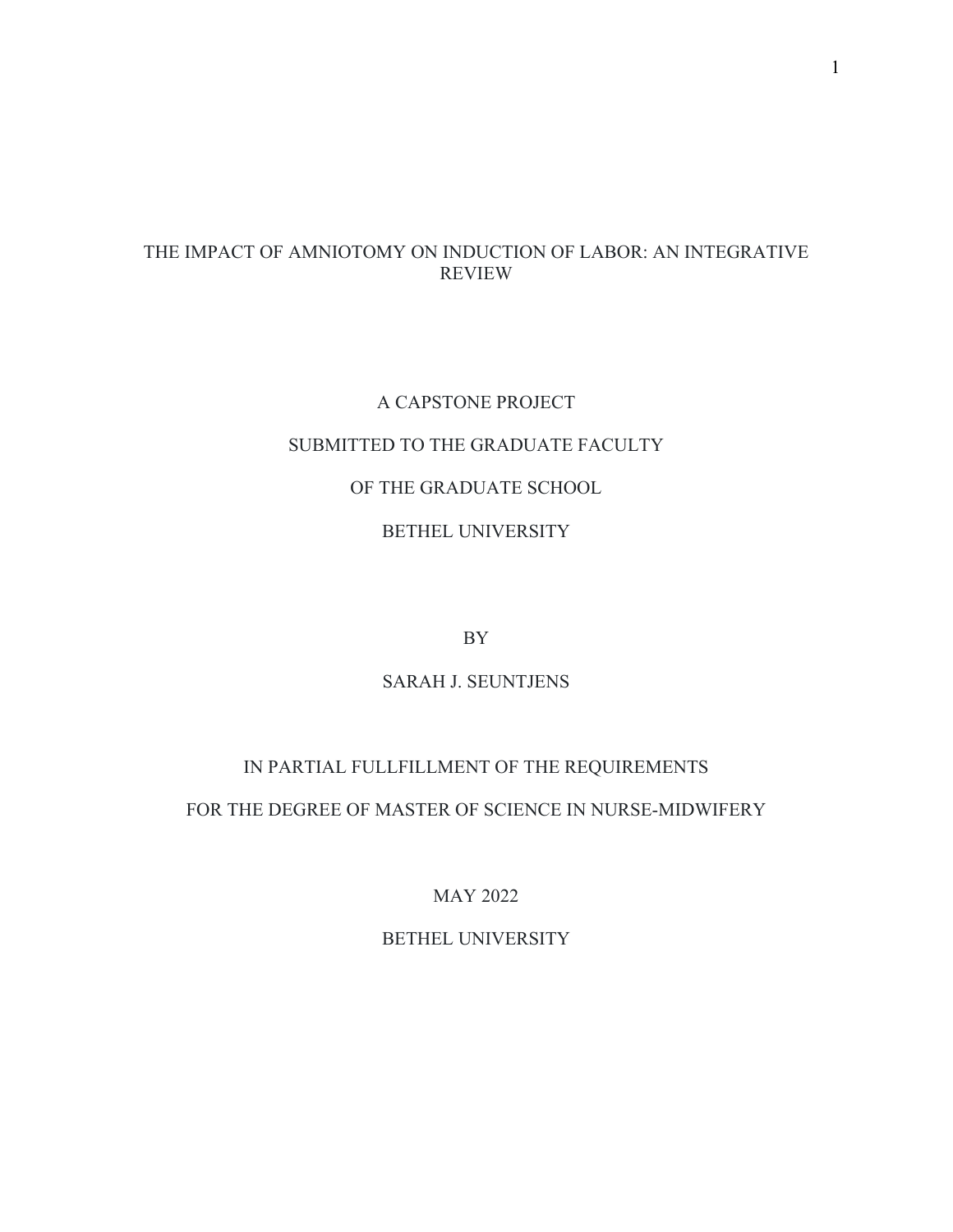## The Impact of Amniotomy on Induction of Labor: An Integrative Review

Sarah J. Seuntjens

May 2022

Approvals:

| Project Advisor Name: Renee Clark, DNP, APRN, CNM |  |
|---------------------------------------------------|--|
| Project Advisor Signature:                        |  |
| Second Reader Name: Katrina Wu, MSN, APRN, CNM    |  |
| Second Reader Signature:                          |  |
|                                                   |  |

Director of Nurse-Midwifery Program Name: Katrina Wu, MSN, APRN, CNM de Director of Nurse-Midwifery Program Signature: tte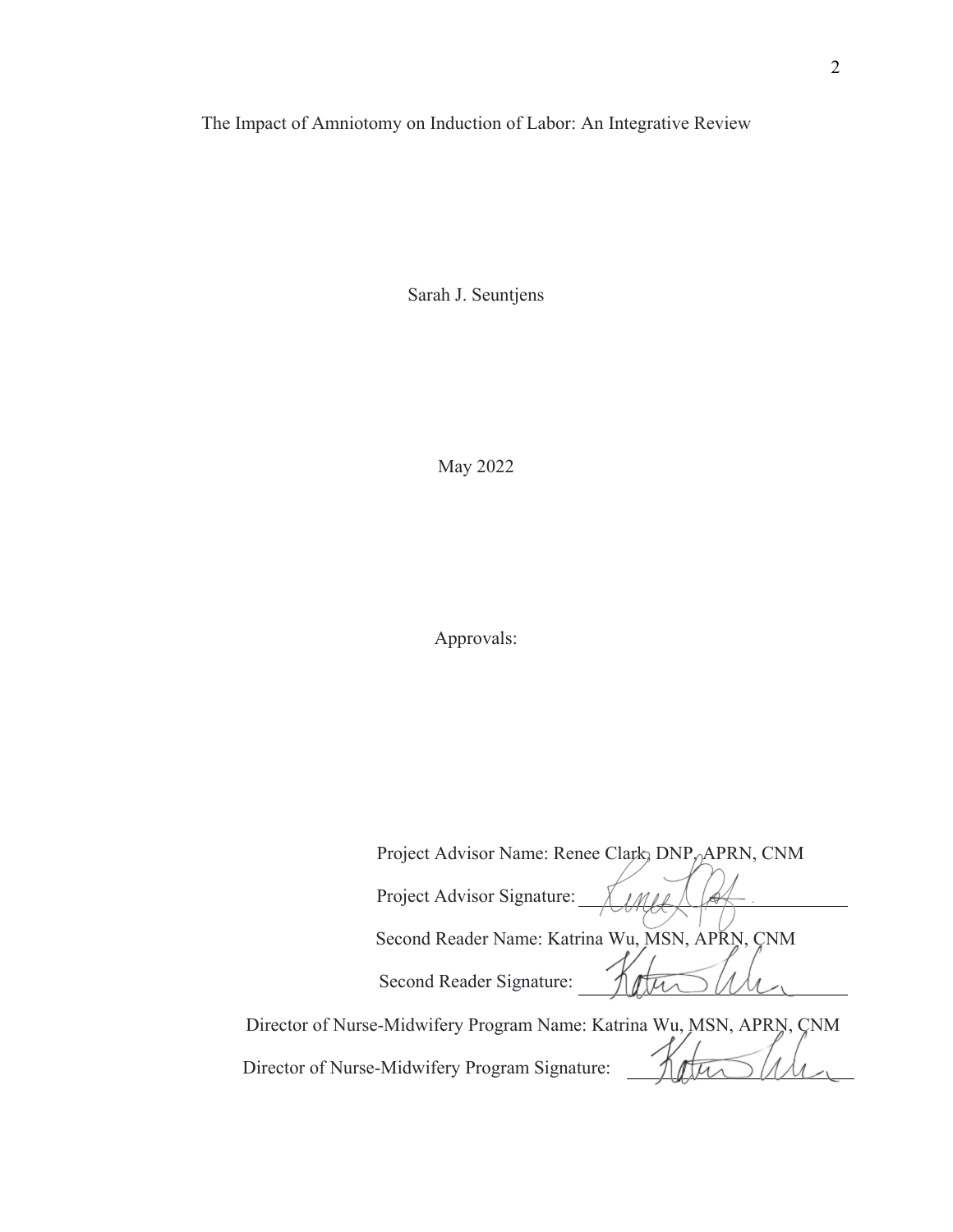#### **Acknowledgements**

 There is no better place to start, but with extreme gratitude to the Lord for the calling to become a midwife. Without His divine love and support I would not have survived the past three years of midwifery school. Just when I felt it was too much, He reminded me that I was where I was meant to be. I do not know what the future holds, but I know that it has already been determined for me and it is going to be more amazing than I could ever comprehend.

 To my husband, thank you for being a constant example of the grit and passion it takes to become a women's healthcare provider. The journey to becoming providers has been wild to say the least, but I will forever be grateful for the endless love and motivation you have provided me. You have encouraged me from the beginning as well as spent countless hours studying with me, discussing women's health, and advocating for midwifery presence. I look forward to a lifetime of crazy dinner conversations, debates about models of care, and providing high quality care to women with you.

 To my momma, you are the perfect example of selfless, sacrificial love. The examples that I share of what you have done for me during this program are a mere snapshot of the love you have given me throughout my life. Taking time off of work to study with me, flying to Texas to be my medical model, traveling with me to intensives, daily good morning texts reminding me that I am a Child of God, and your unwavering support have allowed me to succeed in this program. I love you endlessly and I am so honored to follow in your footsteps by finding a career working in women's health.

 To my dad, it takes a special someone to listen and partake in the conversations that our family frequently engages in and it has not gone unnoticed. I pray that I can emulate the passion and success you have in your work in my own. The qualities it takes to be a farmer including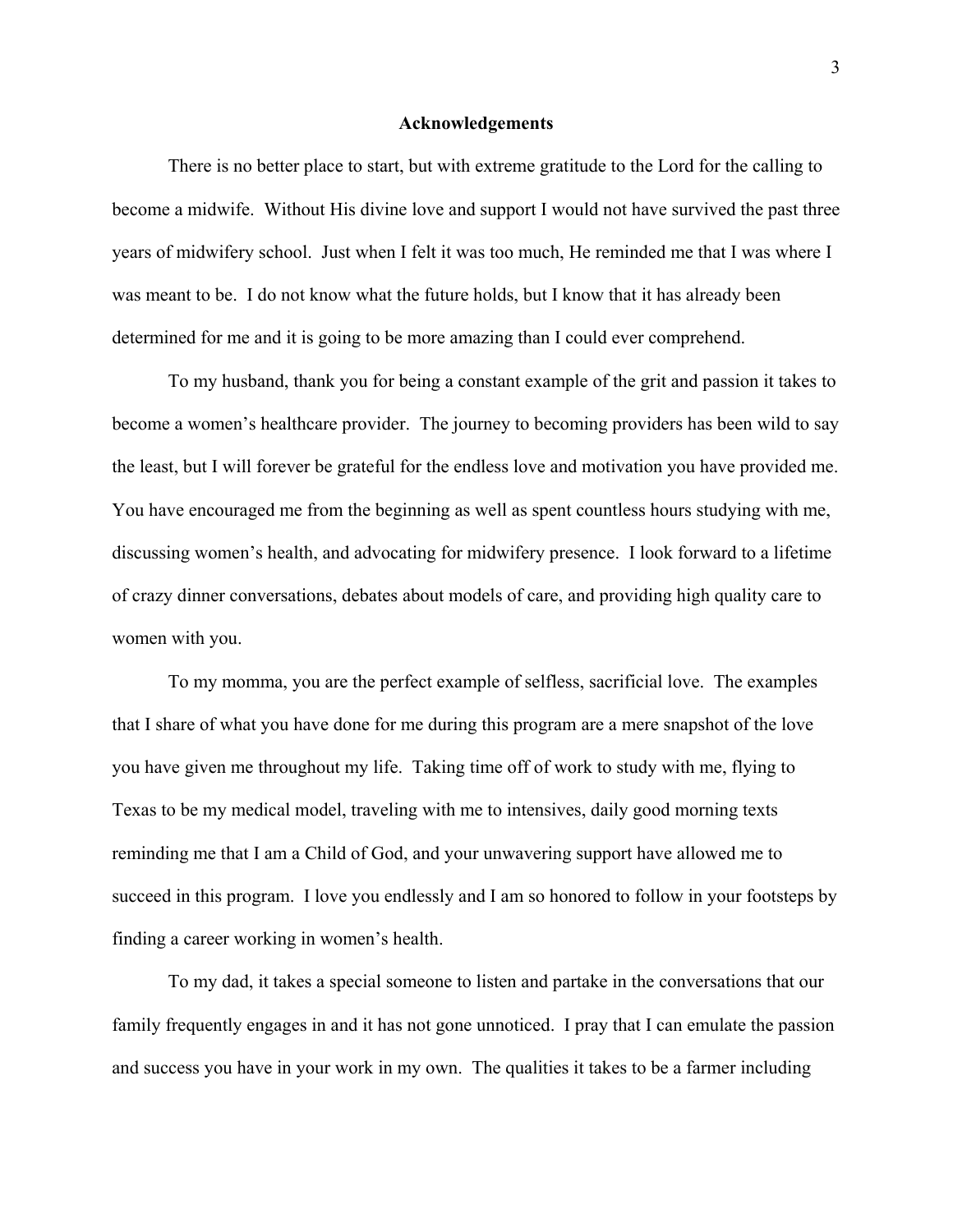preparedness and resilience have been a model to me of what it takes to be the best provider that I can be. I cannot forget your ability to diffuse tense situations with humor, we are always appreciative of that.

 To all my professors, thank you for sharing your knowledge and enthusiasm on the profession of midwifery. Your genuine interest in my success throughout the program has meant the world to me. Renee, thank you for being my advisor and guiding me with patience and kindness through this capstone process. The world of midwifery is better because you are in it.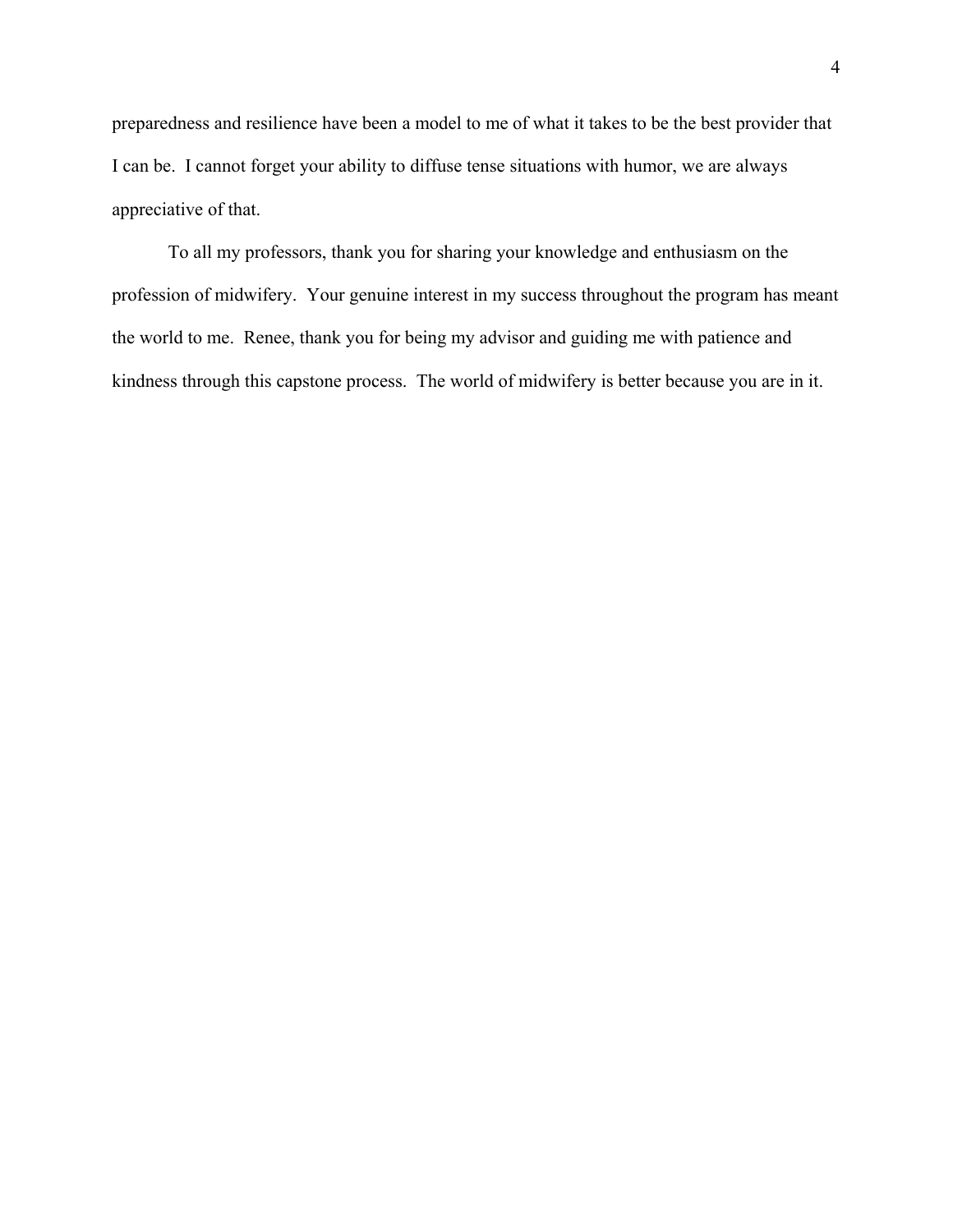#### **Abstract**

**Background/Purpose:** There is clear evidence available that refutes the practice of routine amniotomy in the spontaneously laboring patient. Amniotomy is an intervention that disrupts a normal physiologic birth and therefore should be utilized judiciously. With a number of individuals undergoing induction of labor, it is important to consider the impact of amniotomy on labor progression as well as on maternal and neonatal outcomes and further determine if it should be an intervention routinely utilized. This integrative review examines the available evidence regarding amniotomy in labor induction.

**Methods:** A literature search was conducted in January 2022 in CINHAL and PubMed with a ten-year date range of 2012 to January 2022. This search yielded a review of 11 articles. Studies included were randomized controlled trials and retrospective cohort studies.

**Results:** Early amniotomy results in a shorter labor duration compared to late or spontaneous amniotomy. Timing of amniotomy did not have a profound impact on maternal and neonatal outcomes including cesarean delivery in non-obese BMI individuals. When utilizing cervical ripening agents, amniotomy shortly after the agent results in a shorter labor duration. Initiation of oxytocin immediately after amniotomy also resulted in a shorter labor duration. Both early and delayed amniotomy increase the risk for cesarean delivery in individuals with obese BMI. **Discussion:** Early amniotomy during labor induction was found to decrease labor duration without negatively impacting maternal and neonatal outcomes or increasing cesarean delivery rates in individuals with non-obese BMI and therefore, could be considered. Further research should be conducted to determine care of the patient with obese BMI undergoing induction of labor and if amniotomy can be safely utilized.

*Keywords:* amniotomy; labor, induced; obesity; cesarean section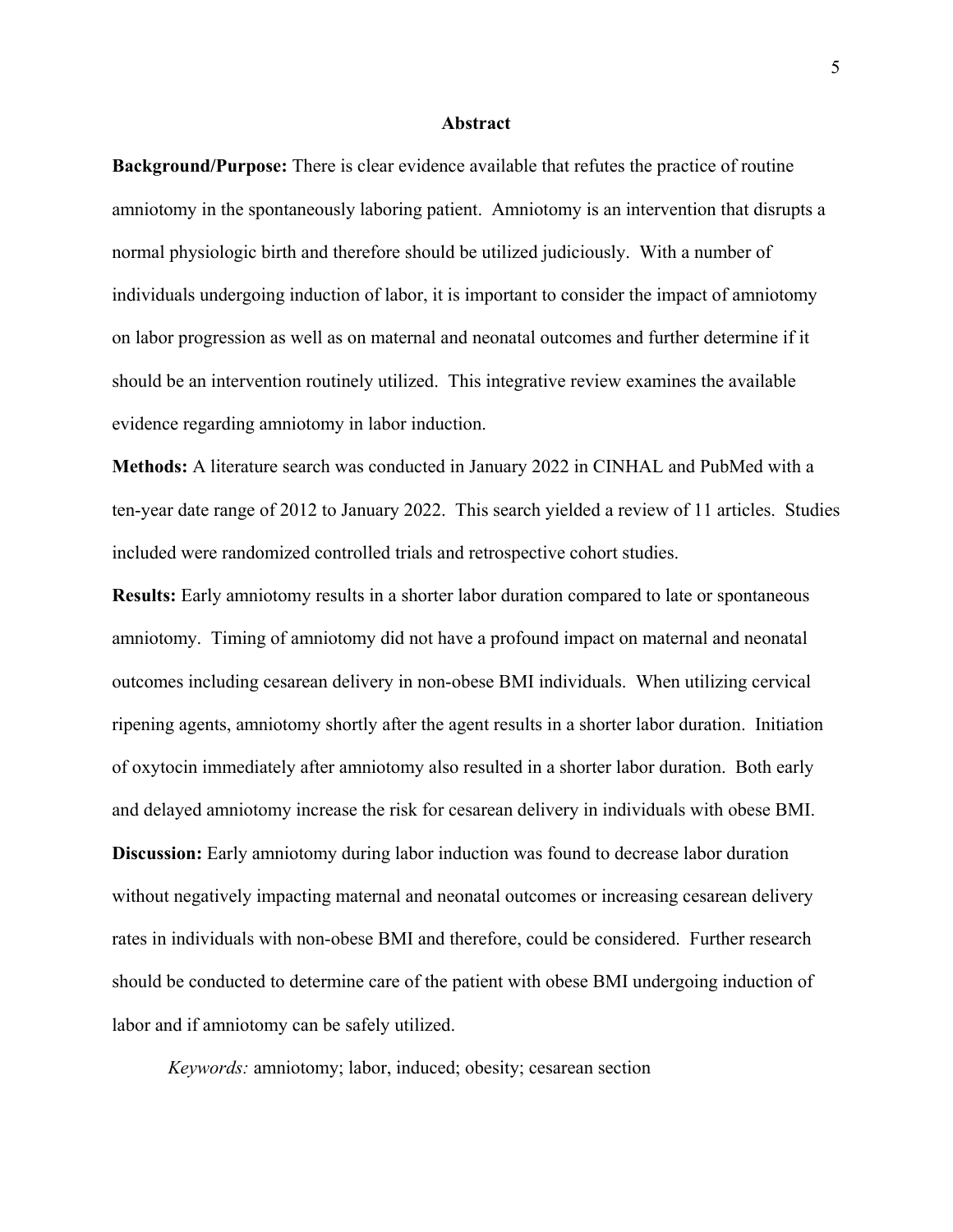# **The Impact of Amniotomy on Induction of Labor: An Integrative Review Introduction**

Artificial rupture of membranes (AROM), also known as amniotomy, is a procedure by which the provider intentionally breaks the amniotic sac. Amniotomy has come to be a routine part of labor management and is therefore significant to midwifery and the care of the intrapartum patient. The purpose of amniotomy is to shorten the length of labor and expedite delivery. While the exact mechanism is unknown, it is theorized that the rupture of membranes releases prostaglandins and increases the production of oxytocin leading to stronger contractions and cervical dilation (Smyth et al., 2013). Amniotomy does not come without risk. The major risks of amniotomy include cord prolapse, fetal heart rate abnormalities, potential increased risk for chorioamnionitis, and potential increased risk for cesarean delivery (De Vivo et al., 2020). As with any intervention in the intrapartum period, providers must question its effectiveness, necessity, safety, and be judicious in utilization of the intervention.

A Cochrane review by Smyth et al. (2013) found that routine amniotomy did not reduce the duration of labor nor did it decrease the incidence of cesarean delivery. Additionally, the American College of Obstetricians (ACOG, 2019) does not support routine amniotomy in the case of normal labor progression with no evidence of fetal deterioration. Amniotomy should be considered as an intervention that disrupts a normal, physiologic birth. With the available evidence, intrapartum providers should question routine amniotomy.

The purpose of amniotomy in the case of labor induction must be determined, as governing healthcare bodies do not make any recommendations in regards to amniotomy in this setting. With the frequency of labor induction, it is important to assess the methods we utilize, including amniotomy, in the process of induction. The purpose of this integrative review is to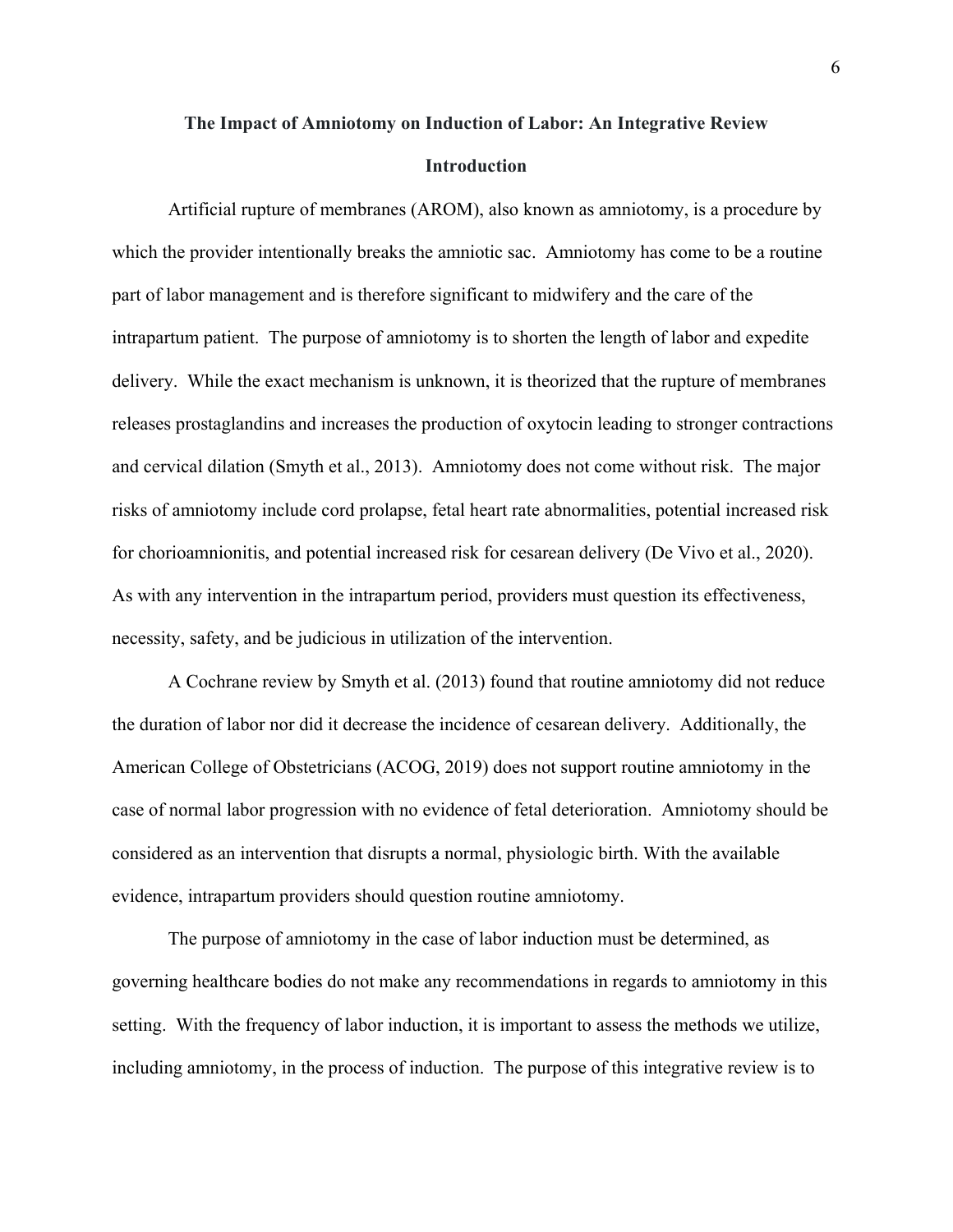determine how amniotomy impacts labor progression in labor induction. Additionally, this review will assess if amniotomy is an effective intervention to utilize in labor induction and determine the most appropriate timing for utilization. This review will also assess the impact of amniotomy on adverse maternal and neonatal outcomes. Lastly, this integrative review will also identify gaps where future research is indicated.

The results of this integrative review will be discussed through King's Theory of Goal Attainment. This theory explores interactions between a nurse and patient and how they come together to set and achieve goals. King's model has three interacting systems including personal, interpersonal, and social through which the results of this integrative review will be discussed.

#### **Methods**

This integrative review was guided by Whittemore and Knafl's methodology (2005). After identification of a specific problem pertinent to nurse-midwifery, a search process was initiated. A database search was conducted in January 2022 with review, selection, and data extraction completed in entirety by the primary author. The keyword search included the following terms with Boolean phrase AND/OR: amniotomy, artificial rupture of membranes, fetal membranes, labor induction, induction of labor. This search took place in two databases: CINAHL ( $n=420$ ) and PubMed ( $n=752$ ). Duplicate articles were removed, leaving a remaining 786 articles. A ten-year date range of 2012 to January 2022 was applied, narrowing the number of remaining articles down to 213. Inclusion criteria for these articles were randomized controlled trials, retrospective cohort studies, published in English, and specific research regarding amniotomy during the labor induction process. Exclusion criteria were applied including any articles with a focus on spontaneous labor, meta-analysis, systematic reviews, and qualitative research. A citation search as well as journal hand searching was conducted with the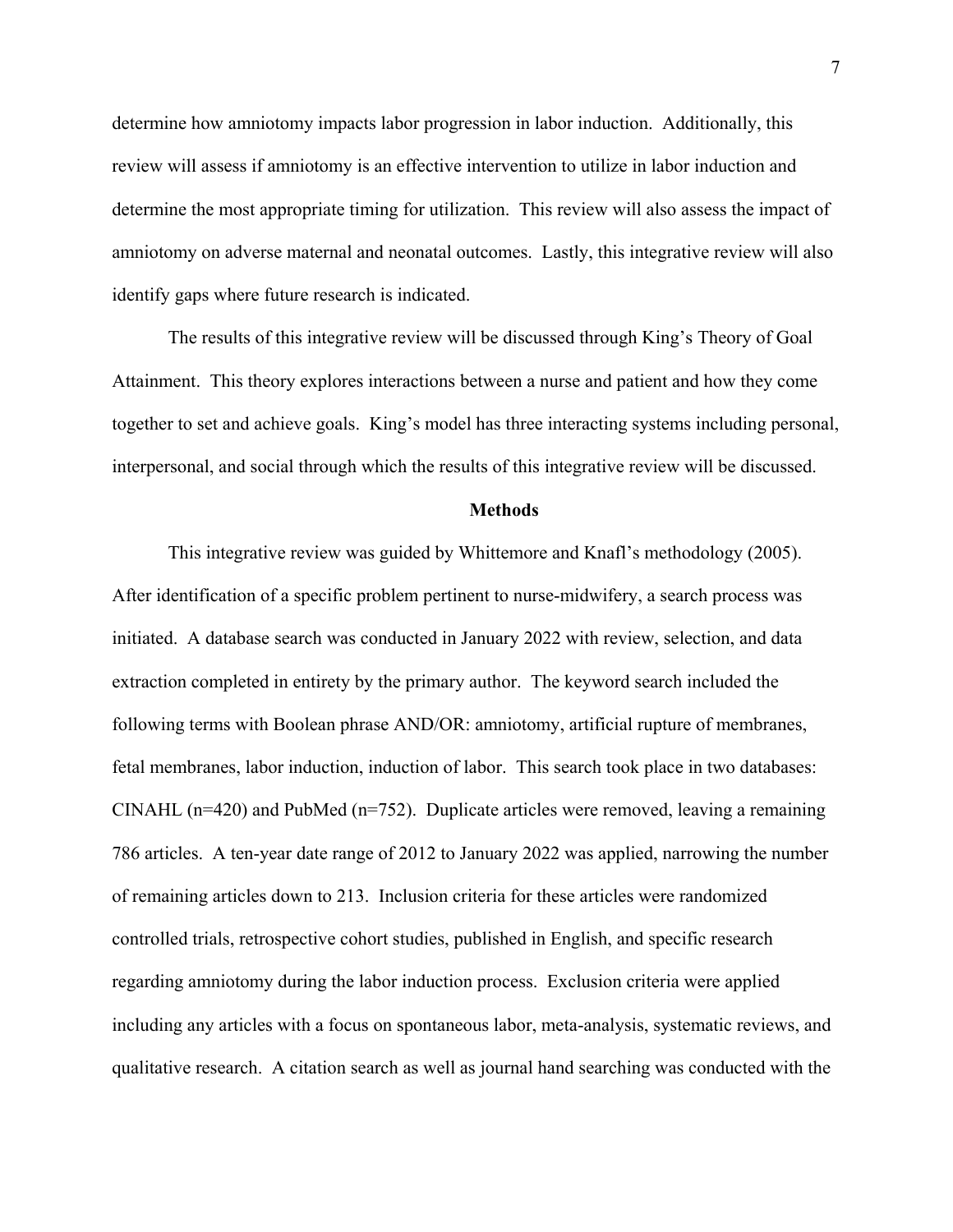same ten-year date range, which did not yield any further studies for inclusion. Journals searched included *Obstetrics and Gynecology*, *Journal of Midwifery and Women's Health*, *Journal of Perinatal Education*, as well as *Journal of Maternal-Fetal and Neonatal Medicine*. After abstract and a full-text review, 11 articles were selected for final review. The Preferred Reporting Items for Systematic Reviews and Meta-Analysis (PRISMA) provides a template for the search results as shown in Figure 1. The quality of these studies was reviewed utilizing John Hopkins' Evidence-Based Practice Research Appraisal. This tool evaluates evidence level based on the methodology of the study and the quality based on the generality and conclusiveness of results (Dang & Dearholt, 2018). An overview of each study's key findings and quality can be found in Table 1.

#### **Results**

The 11 included studies were conducted between the years of 2012 and 2020. The studies took place across the globe, including in the countries of the United States of America, India, Turkey, Egypt, Malaysia, Netherlands, and Canada. See Table 2 for study demographics. This is significant to consider as management of maternal and neonatal care differs amongst these countries; making it difficult for the results to be generalizable. Aside from two retrospective cohort studies, all studies included were randomized controlled trials. Each of the studies had inclusion criteria of term gestation, singleton pregnancy, cephalic presentation, and specifically researched the impact of amniotomy during the induction process. Reason for labor induction varied amongst the studies, but most frequently was kept broad to include both elective induction and medical induction. Two of the included studies researched specifically nulliparous individuals while all other studies included individuals of nulliparous status and multiparous status.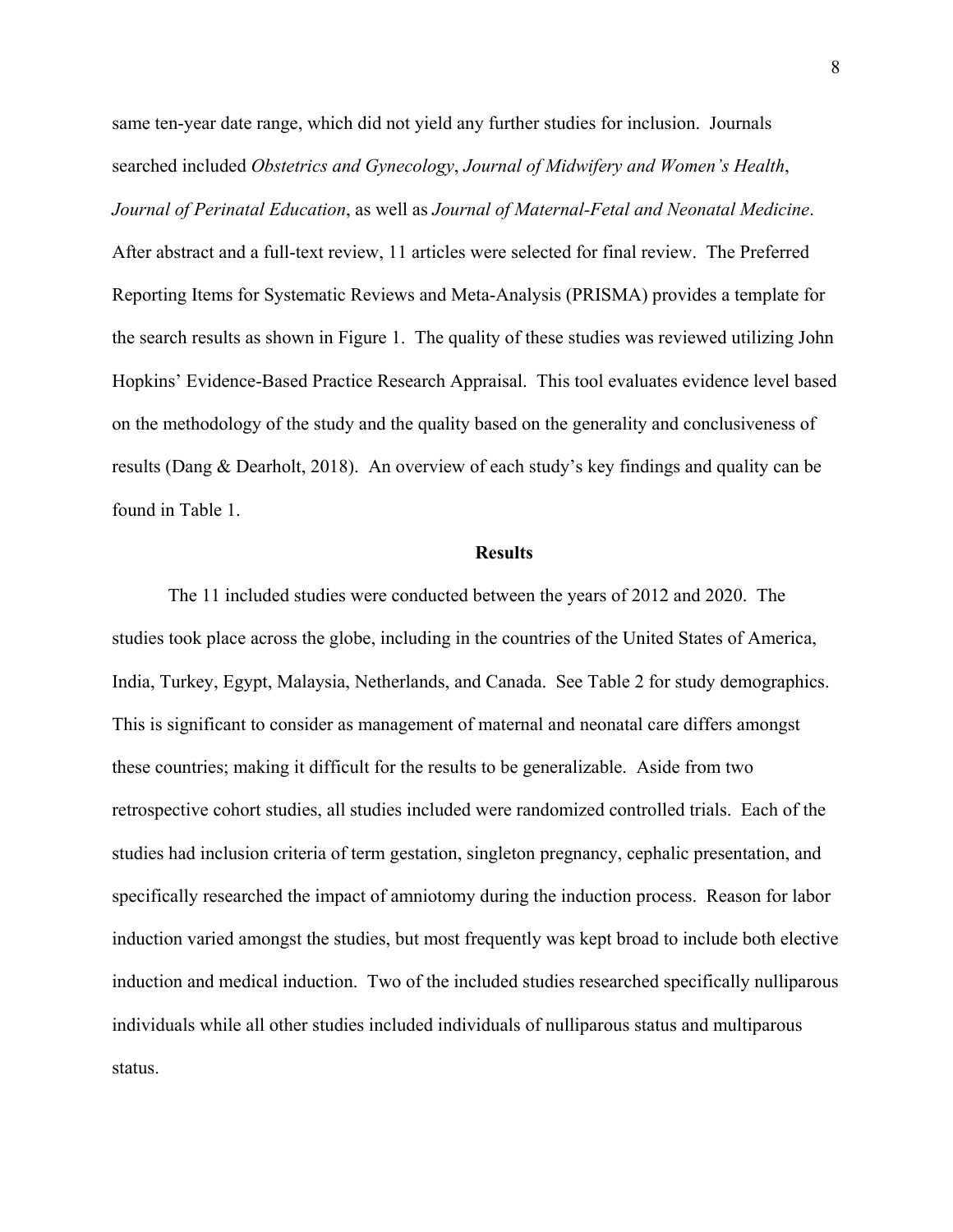### **Early Versus Late Amniotomy**

A major theme identified in these studies was the timing of amniotomy during the induction process. Therefore, it is important to compare the available research on early amniotomy versus late amniotomy. The specific timing and definition of early and late amniotomy did vary amongst studies. As many of the included studies were randomized controlled trials, early amniotomy occurred most often in individuals less than five centimeters dilated and the control group allowed spontaneous rupture of membranes or amniotomy after a specified period of time. Macones et al. (2012) found that nulliparous individuals who underwent early amniotomy, as defined as less than or equal to four centimeters, had an average of a two-hour shorter labor duration and a higher proportion delivered within 24 hours compared to late amniotomy. Additionally, Bala et al. (2017) found a reduction in delivery interval by four hours and a greater number of individuals delivered within 12 hours in those that underwent early amniotomy. In this study, induction of labor was initiated with amniotomy (early) and individuals were included if their Bishop score was 6 or greater (Bala et al., 2017). Many studies did not find a significance between early and late amniotomy and their relationship with cesarean delivery (Battarbee et al., 2016; Gagnon-Gervais et al., 2012; Macones et al., 2012; Makarem et al., 2013; Tan et al., 2013). Macones et al. (2012) had a cesarean section rate of 41% in the early amniotomy group compared to 40% in the standard amniotomy group. In contrast, delayed amniotomy of more than eight hours after oxytocin administration for induction of labor was found to be associated with increased likelihood of cesarean delivery (Battarbee et al., 2020b). In this study, 27.4% (n=308) of the delayed amniotomy group underwent cesarean delivery compared to 15.9% (n=152) in the non-delayed amniotomy group (Battarbee et al., 2020b).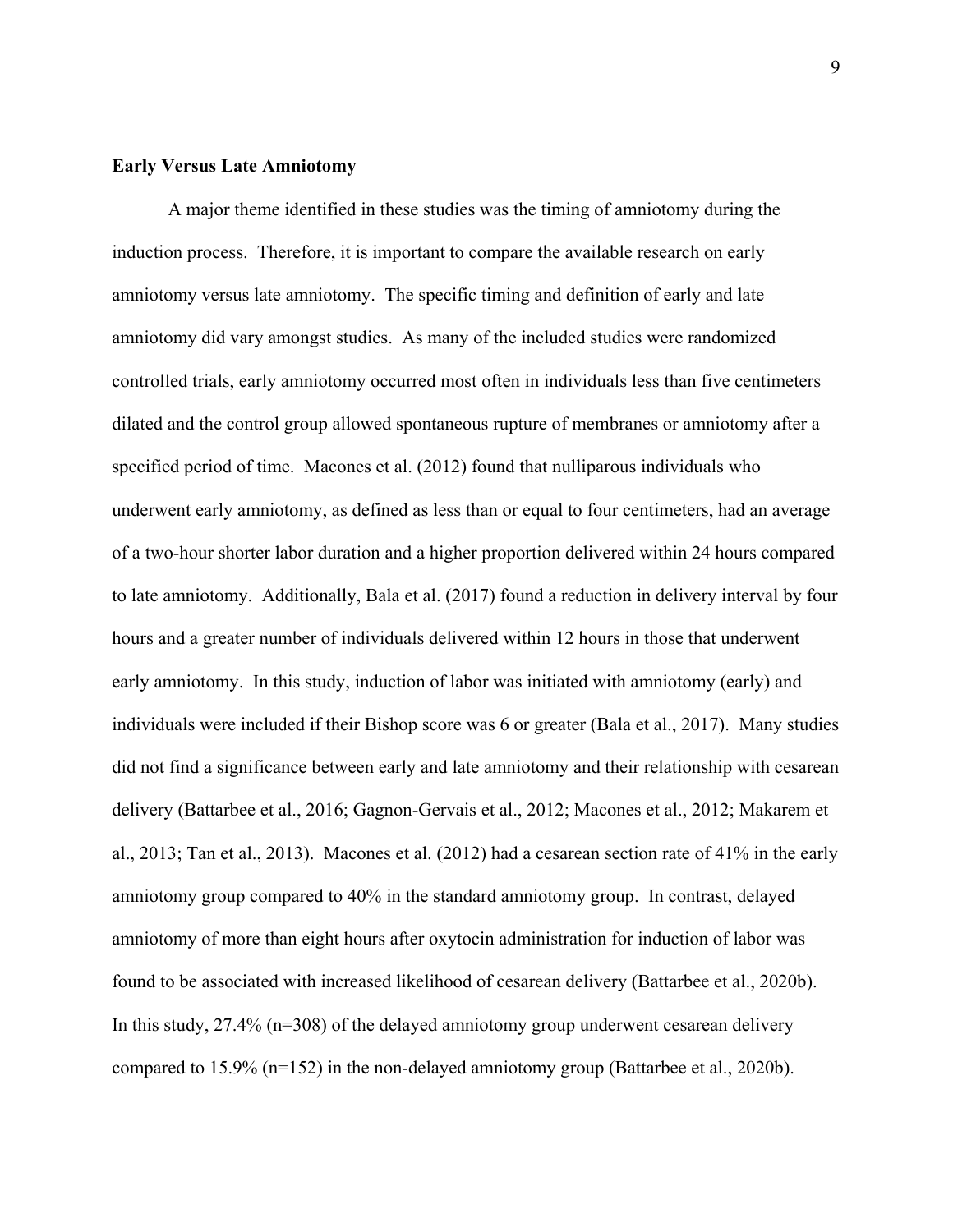#### **Induction Agents and Amniotomy**

As all of the studies took into consideration the impact of amniotomy on the labor induction process, it is important to discuss induction agents and timing of amniotomy. An overview of the findings can be found in Table 3. When utilizing Cervidil for cervical ripening, early amniotomy (at three centimeters) after Cervidil was found to decrease labor duration and increase the number of individuals delivered within 24 hours (Bostancı et al., 2017). In this study, 79 individuals or 91.9% of the early amniotomy group delivered within 24 hours compared to the control group where 35 individuals or  $43.2\%$  delivered within 24 hours ( $p<0.05$ ) (Bostancı et al., 2017). Early amniotomy after foley balloon catheter use, as defined as amniotomy less than one hour after foley removal, was also found to result in a shorter labor duration and increased number of individuals delivered within 24 hours (Battarbee et al., 2016). Of the 273 individuals in the early amniotomy group, 117 or 42.9% had a vaginal delivery in less than 24 hours compared to 90 out of 273 (33%) in the group that did not receive early amniotomy (p=0.02) (Battarbee et al., 2016). Similar to other cervical ripening agents, early amniotomy at three centimeters after vaginal misoprostol use was correlated with a shorter labor duration (Makarem et al., 2013). Individuals in the early amniotomy group had a mean labor duration of 9.72 hours  $+/- 4.61$  hours compared to 13.61 hours  $+/- 5.61$  hours in the control group (p=0.002) (Makarem et al., 2013).

Aside from cervical ripening agents, it is valuable to consider the timing of amniotomy when utilizing oxytocin. Tan et al. (2013) found that immediate initiation of oxytocin after amniotomy had many positive outcomes including shorter amniotomy to delivery interval, higher delivery rate within 12 hours, and lower epidural anesthesia rate. In this study, the amniotomy to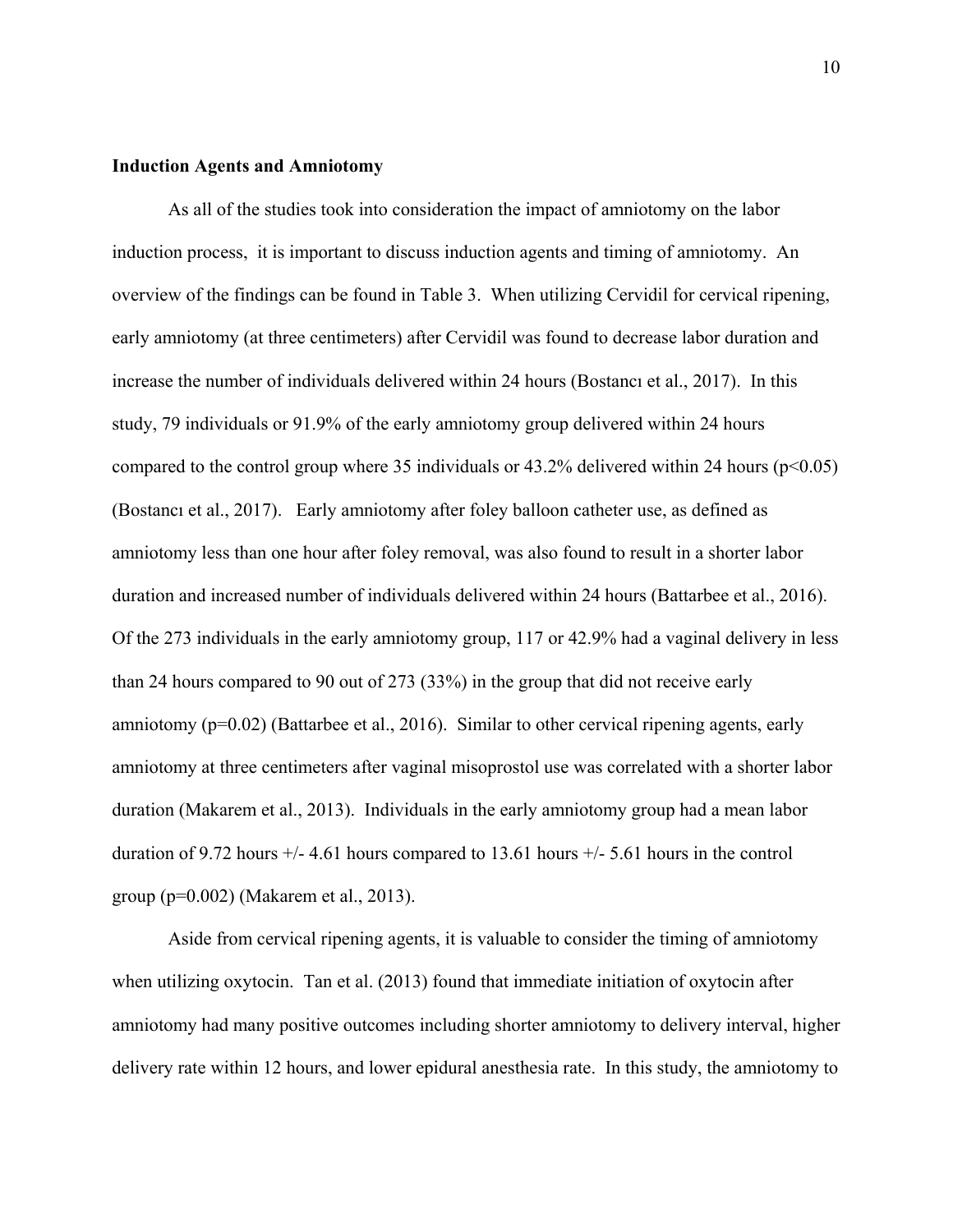delivery interval of the immediate initiation of oxytocin group was 5.3 hours +/- 3.1 hours compared to 6.9 hours +/- 2.9 hours in the delayed oxytocin group (Tan et al., 2013). Titulaer et al. (2019) found that immediate oxytocin after amniotomy reduced the median amniotomy to delivery interval by nine hours when compared to delayed oxytocin. In nulliparous individuals, amniotomy and concurrent oxytocin administration was associated with a shorter labor duration (Gangon-Gervais et al., 2012). Labor duration, as defined as oxytocin to delivery, was found to be 12.1 hours +/- 6.7 hours in individuals who received early amniotomy compared to individuals who had amniotomy delayed four hours with a labor duration of 15.4 hours +/- 5.6 hours (p=0.03) (Gangon-Gervais et al., 2012).

#### **Obesity and Amniotomy**

Obesity is an important consideration to the timing of amniotomy and benefit of amniotomy in the labor induction process. There were three studies included in this integrative review that considered the impact of body mass index (BMI) in relationship to amniotomy and the labor induction process. Pasko et al. (2018) found that early amniotomy amongst class III obese individuals posed an increased risk for cesarean delivery. Of the 107 individuals who underwent early amniotomy at less than four centimeters dilation, 54 individuals or 50.5% had cesarean delivery (Pasko et al., 2018). The most common indication for cesarean delivery was failed induction (Pasko et al., 2018). Battarbee et al. (2020a) found increasing risk for cesarean delivery with increasing BMI in individuals who undergo early amniotomy at less than four centimeters. They found no significant difference in adjusted odds of cesarean delivery in individuals of normal BMI regardless of timing of amniotomy, however, as maternal BMI increased above 27 there was significantly higher adjusted odds of cesarean delivery with early amniotomy (Battarbee et al., 2020a). While at the same time, delayed amniotomy is associated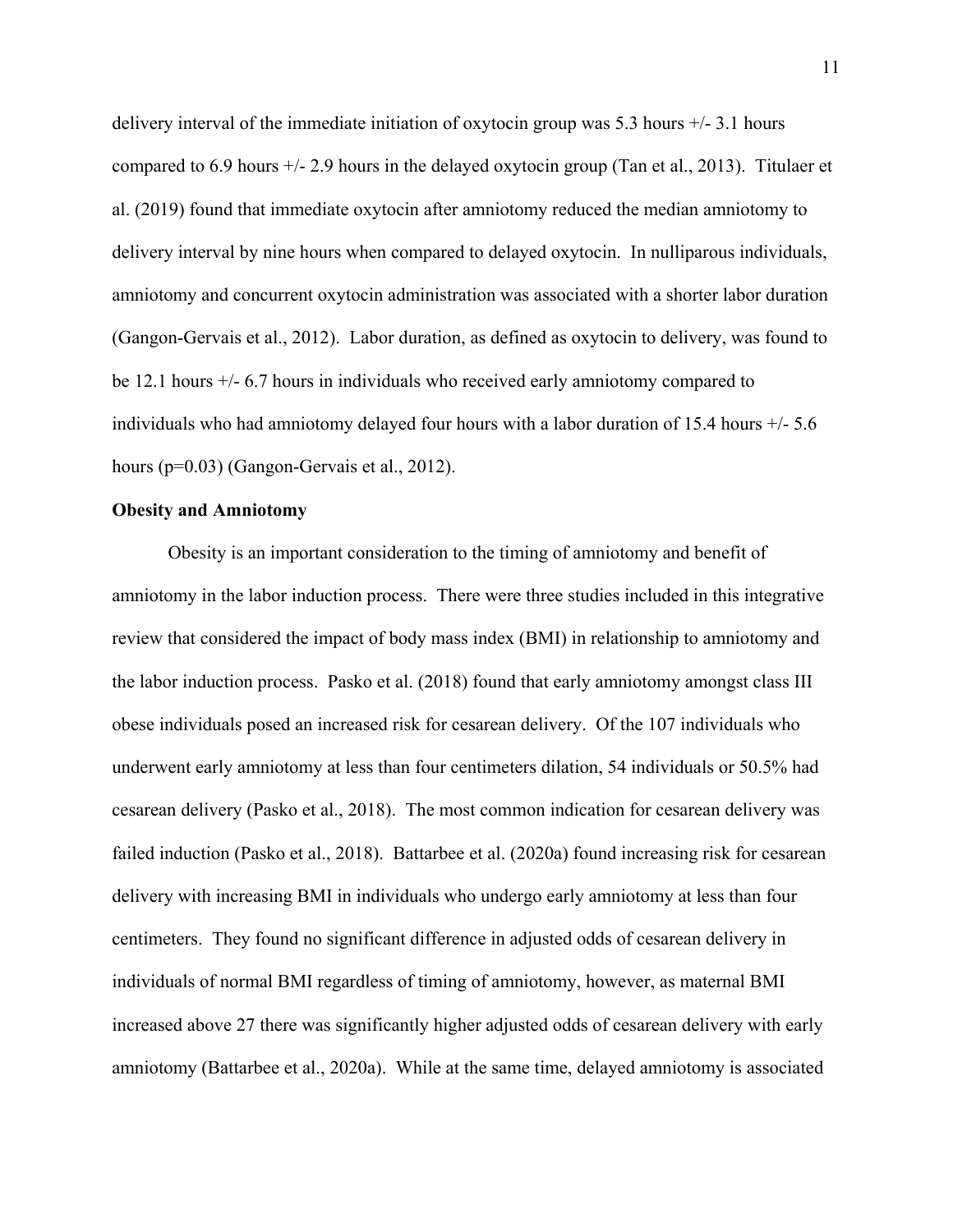with increased risk of cesarean delivery with increasing BMI (Battarbee et al., 2020b). The adjusted odds ratio for cesarean delivery with more than eight-hour delayed amniotomy compared to non-delayed amniotomy at a BMI of 30 was 1.58 (95% CI 1.24-2.03), 2.15 (95% CI 1.45-3.21) with a BMI of 40, and 2.93 (95% CI 1.54-5.57) for individuals with a BMI of 50 (Battarbee et al., 2020b). Overall, these studies do not provide clarity for determining when it amniotomy can safely and effectively be completed amongst individuals with an obese body mass index.

#### **Impact of Amniotomy on Maternal and Neonatal Outcomes**

Other components should be considered aside from amniotomy's impact on labor progression including maternal and neonatal outcomes. Macones et al. (2012) did not find any correlation to neonatal sepsis or NICU admission when comparing early amniotomy to standard care. Battarbee et al. (2016), similarly, did not find a difference in the rate of adverse maternal or adverse neonatal outcomes between early amniotomy and the control group. Early amniotomy after Cervidil did not increase adverse maternal or neonatal outcomes (Bostancı et al., 2017). Individuals with delayed amniotomy have been found to be more likely to deliver a neonate with a five-minute APGAR score less than seven and increased NICU admission rates (Battarbee et al., 2020b). Intrapartum fever occurred less frequently in nulliparous individuals who underwent early amniotomy versus late amniotomy (Gangon-Gervais et al., 2012). In the early amniotomy group 6% (n=2) experienced a fever of 38 degrees Celsius or higher compared to 25% in the late amniotomy group (n=9) (Gangon-Gervais et al., 2012). Aside from potentially shorter labor duration, there are additional benefits to amniotomy to consider. Early amniotomy leads to lower concentrations of oxytocin use and a reduced need for analgesia (Bala et al., 2017). In the early amniotomy group  $(n=75)$ , the mean maximum oxytocin concentration was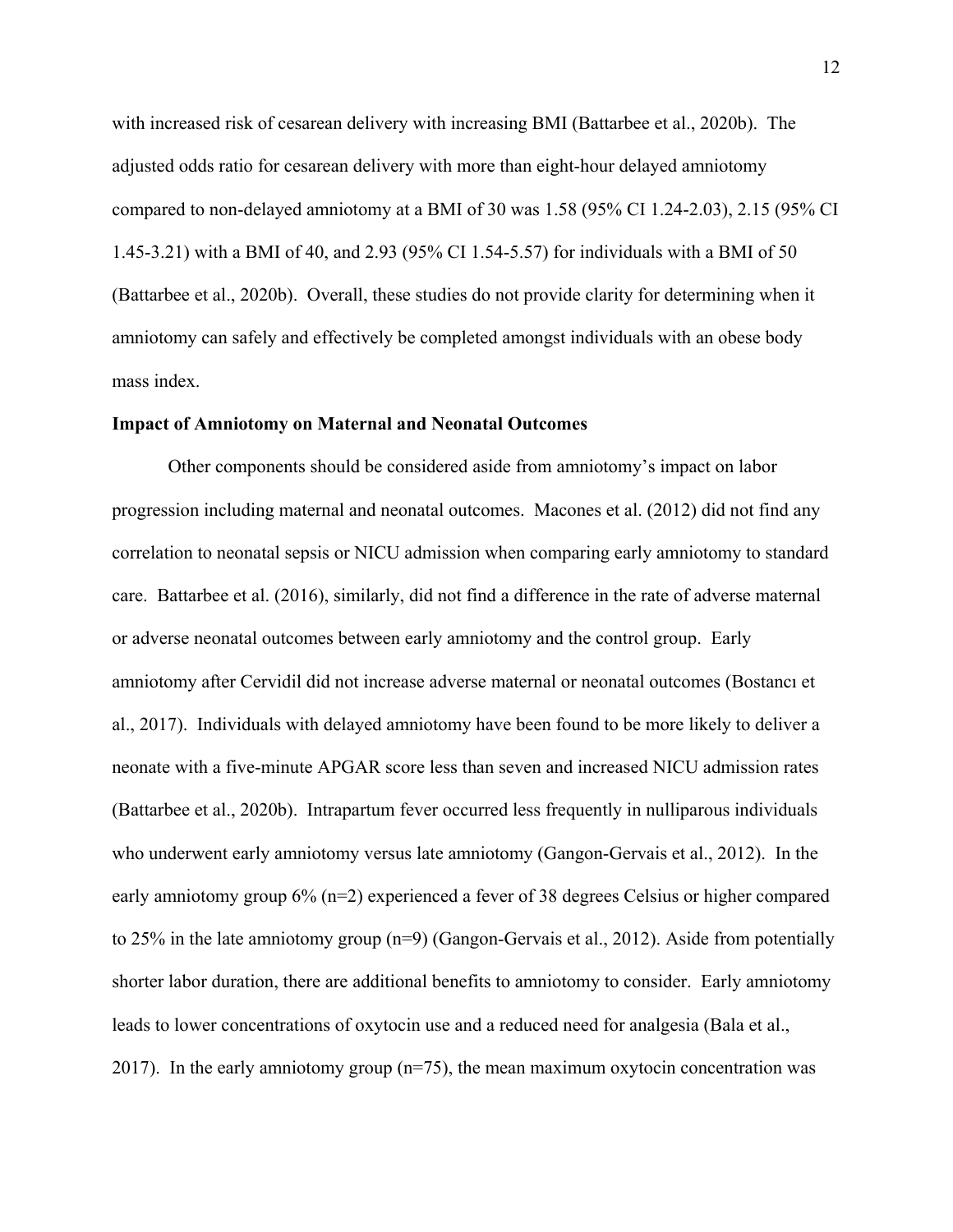30.05 +/- 15.78 and in the delayed amniotomy group (n=75), the mean maximum oxytocin concentration was 39.68 +/-16.8 (Bala et al., 2017). None of the individuals in the study received epidural analgesia, however, those in the delayed amniotomy group received 2.20 +/- 0.84 50mg tramadol injections compared to  $1.59 +/- 0.66$  in the early amniotomy group (Bala et al., 2017). Immediate oxytocin use after amniotomy has been found to decrease the amniotomy to delivery interval as well as reduce epidural analgesia rates (Tan et al., 2013). Epidural rates during labor in this study were 2.9% (n=3) in the immediate oxytocin group compared to 9.9%  $(n=10)$  in the four-hour delayed oxytocin group (Tan et al., 2013).

#### **Discussion**

 This integrative review examined the impact of amniotomy during the labor induction process. The primary objective was to discover if amniotomy should be routinely completed during induction of labor and if so, when in the labor process should it be performed. The findings are suggestive of early amniotomy reducing labor duration while not impacting maternal and neonatal outcomes. Additionally, amniotomy at any stage of labor induction, has been proven to increase the risk of cesarean delivery in individuals with an obese BMI.

Incorporating King's Theory of Goal Attainment, there are three interacting systems, personal, interpersonal, and social, that can be incorporated into the care of the intrapartum patient when considering amniotomy. The provider must create a safe, welcoming environment to allow the process of labor induction to occur smoothly. The provider and patient should take time to come together to set mutual goals for the patient's care. It is the provider's responsibility to communicate appropriate information regarding amniotomy and respect the patient's labor preferences regarding if or when amniotomy should be performed. Through a shared-decision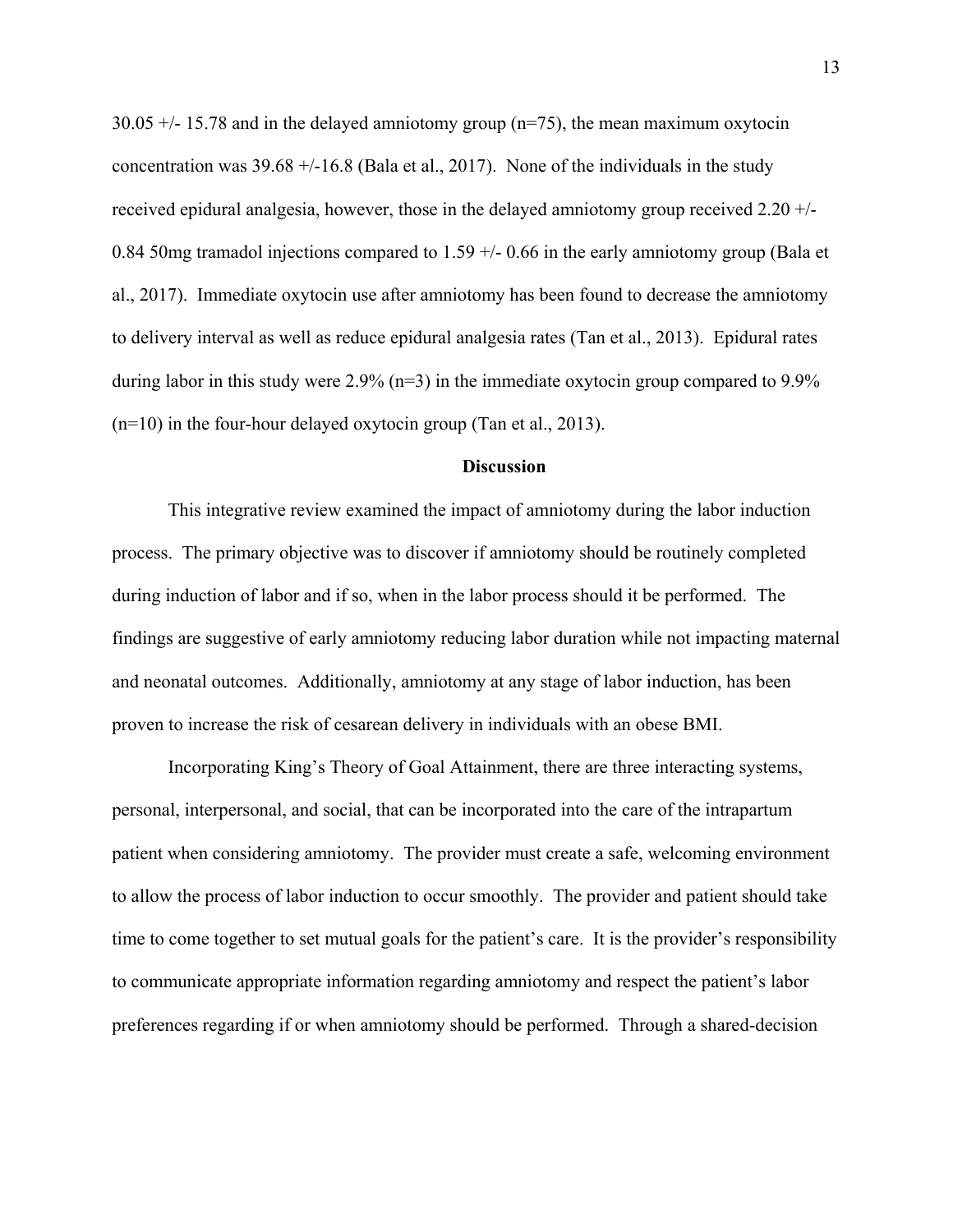making process, both the provider and patient can achieve a mutual goal of a healthy patient, delivery, and baby.

 When discussing amniotomy with patients, providers should be reminded that in the case of spontaneous labor, evidence does not support routine amniotomy (Smyth et al., 2013). From the evidence of this integrative review, early amniotomy in the case of labor induction can be utilized to reduce overall labor duration with minimal risk of increased adverse outcomes. Additionally, when cervical ripening is indicated, amniotomy shortly following chosen ripening method has been found to decrease labor duration (Battarbee et al., 2016; Bostancı et al., 2017; Makarem et al., 2016). Oxytocin initiation within an hour of amniotomy has also been proven to result in a shorter labor duration (Gangon-Gervais et al., 2012; Tan et al., 2013; Titulaer et al., 2019). Early amniotomy with oxytocin use can also be correlated to decreased concentrations of oxytocin and decreased epidural use (Bala et al., 2017; Tan et al., 2013). However, if minimal intervention is the patient's goal, amniotomy may not be the solution as the benefit can be solely attributed to labor duration.

 Supporting normal physiologic birth is a hallmark of nurse-midwifery care. Induction of labor is disruptive to this process, however, there are indications that necessitate induction of labor in an effort to reduce maternal and infant morbidity. It is important that obstetrical providers question interventions so as to respect physiologic birth as closely as possible. It is possible to support physiologic birth when induction is necessary or when complications arise (American College of Nurse-Midwives et al., 2013). Individuals undergoing an induction of labor can come together with their provider, through the process of shared-decision making, to determine if amniotomy would be intrusive or a positive step forward in the labor progression process. The results of this review find that AROM has a limited impact on adverse maternal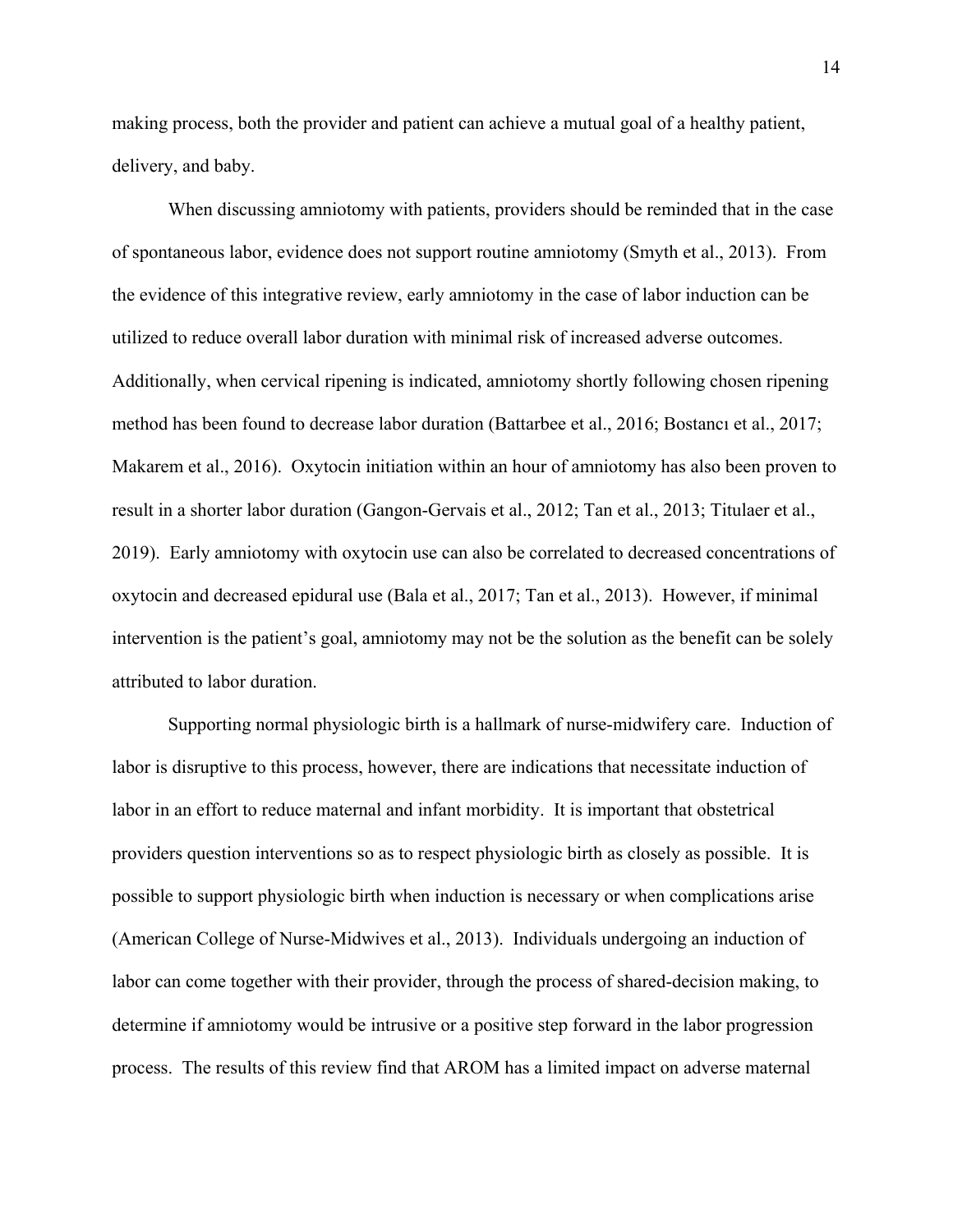and neonatal outcomes, as well as a limited impact on cesarean delivery in non-obese BMI women. For this reason, providers may ultimately feel it is disruptive to the normal, physiologic birth.

 Future research efforts should be guided towards amniotomy in the patient with an obese BMI. Specific research should be conducted to determine the optimal time to perform amniotomy during the labor induction process or if spontaneous rupture of membranes is preferred in the patient with an obese BMI. Additional research efforts could seek to determine a definitive cervical dilation that supports the shortest labor duration when amniotomy is performed during the labor induction process.

 The limitations to the findings of this review are the differences in maternal and neonatal care in the countries where the research was conducted. For example, in one study, meconium stained amniotic fluid was an automatic indication for cesarean delivery causing the cesarean rate not to be statistically significant when reviewing this data set (Bala et al., 2017). This study also allowed for oxytocin titration up to 42mU/min with availability to increase up to 72mU/min if indicated (Bala et al., 2017). Neither of these practices are translatable to care in the United States. In Makarem et al. (2013), cesarean delivery was performed for failed induction if after four doses of misoprostol (200mcg received) active labor, undefined by the authors, was not achieved. Other limitations to discuss are two databases reviewed, two methodologies, small sample sizes, unblinded studies, and inability to generalize results to all populations. Lastly, this review is limited by one person conducting all screening and analysis.

#### **Conclusion**

This integrative review explored the impact of amniotomy in the labor induction process. It examined the impact of amniotomy at different points in labor induction to determine if and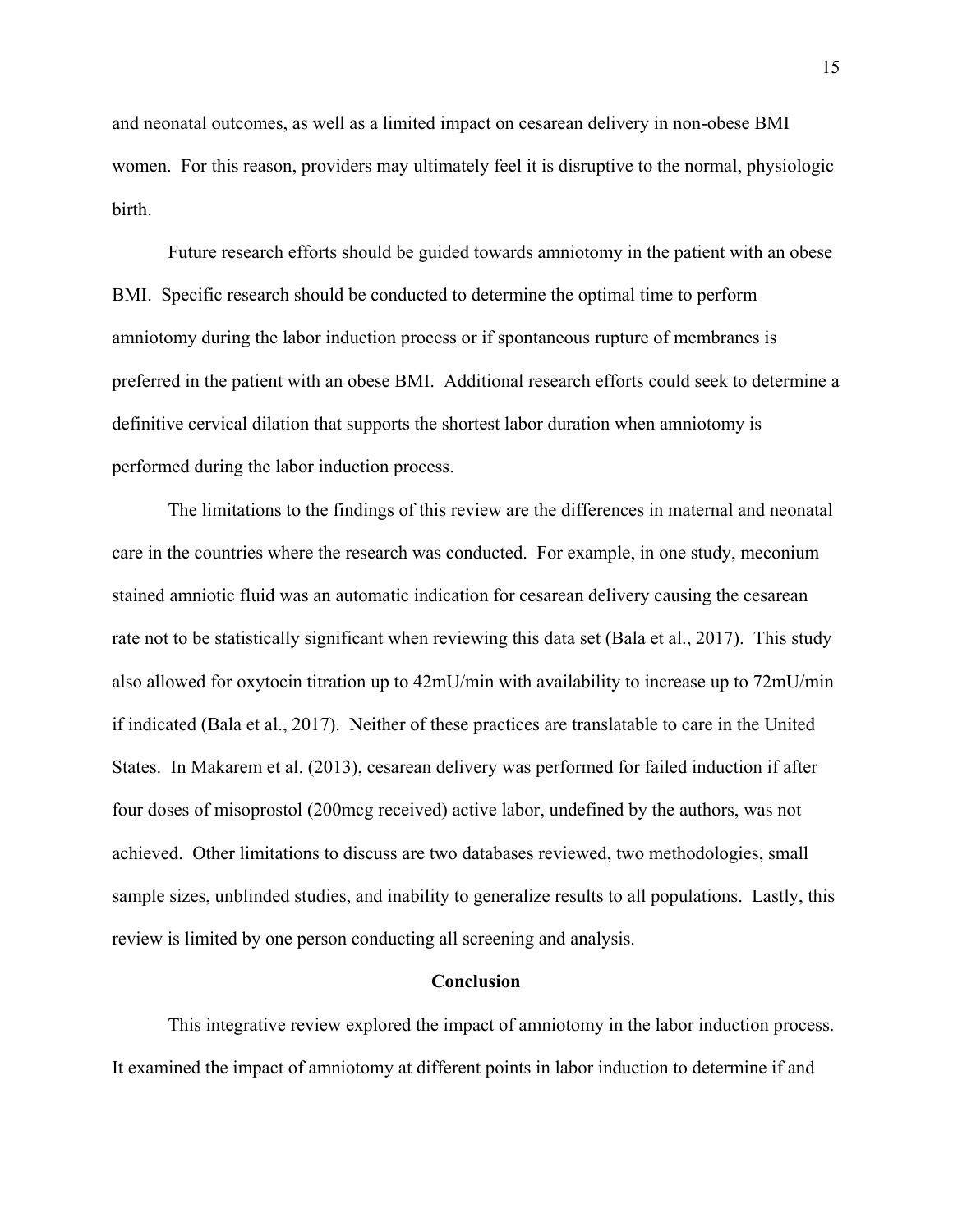when amniotomy can safely and efficiently be performed. The themes identified in the 11 studies reviewed were early versus late amniotomy, induction agents and amniotomy, obesity and amniotomy, and the impact of amniotomy on maternal and neonatal outcomes. Overall, early amniotomy completed during the labor induction has been found to decrease labor duration without impacting cesarean delivery rate, maternal outcomes, or neonatal outcomes. Obstetrical providers can utilize King's Theory of Goal Attainment when considering amniotomy for a patient undergoing labor induction. As with an intervention, providers should implement a shared-decision making process to determine if amniotomy should be utilized.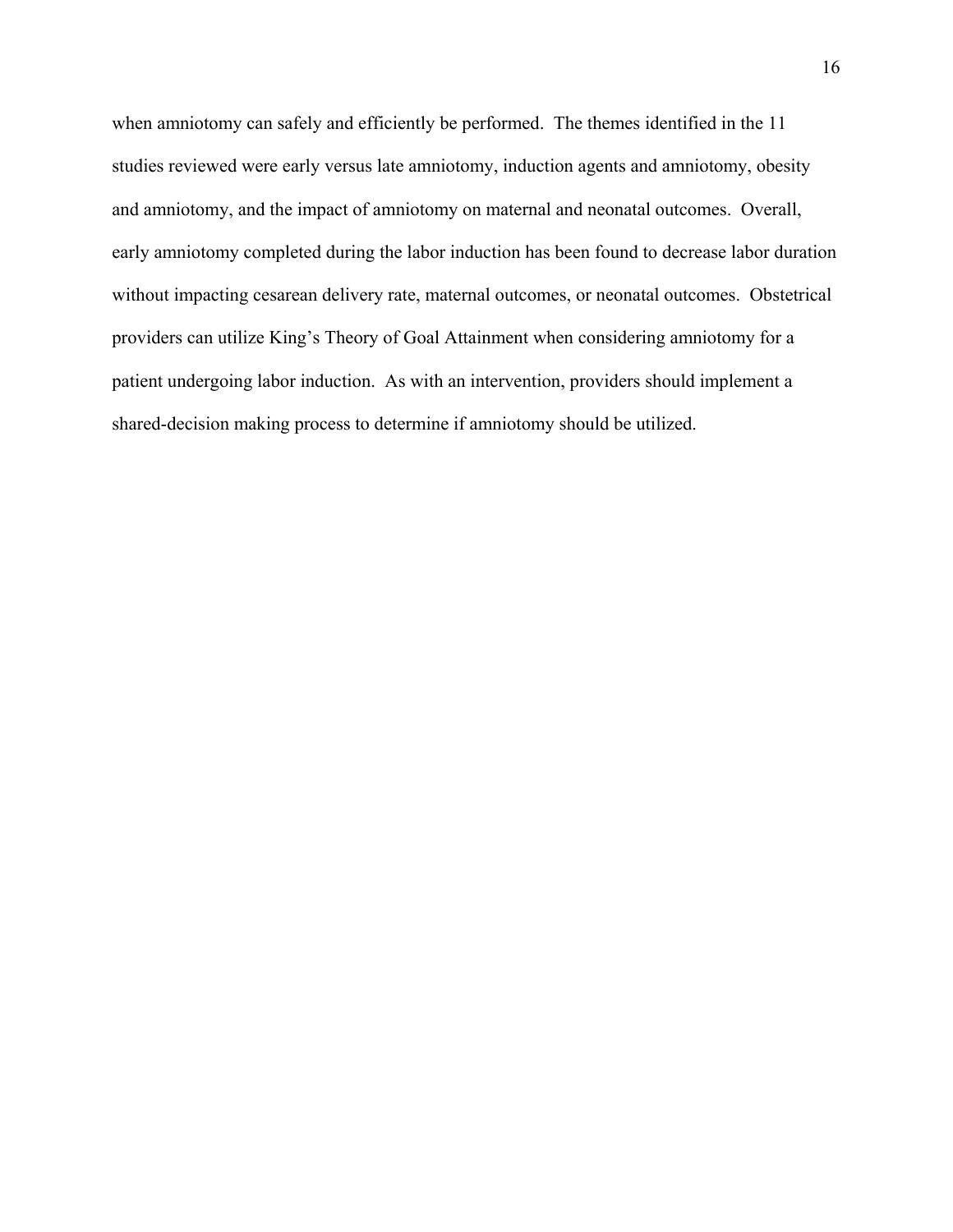### **Figure 1 - PRISMA Flow Chart**



Source: Page et al. (2020)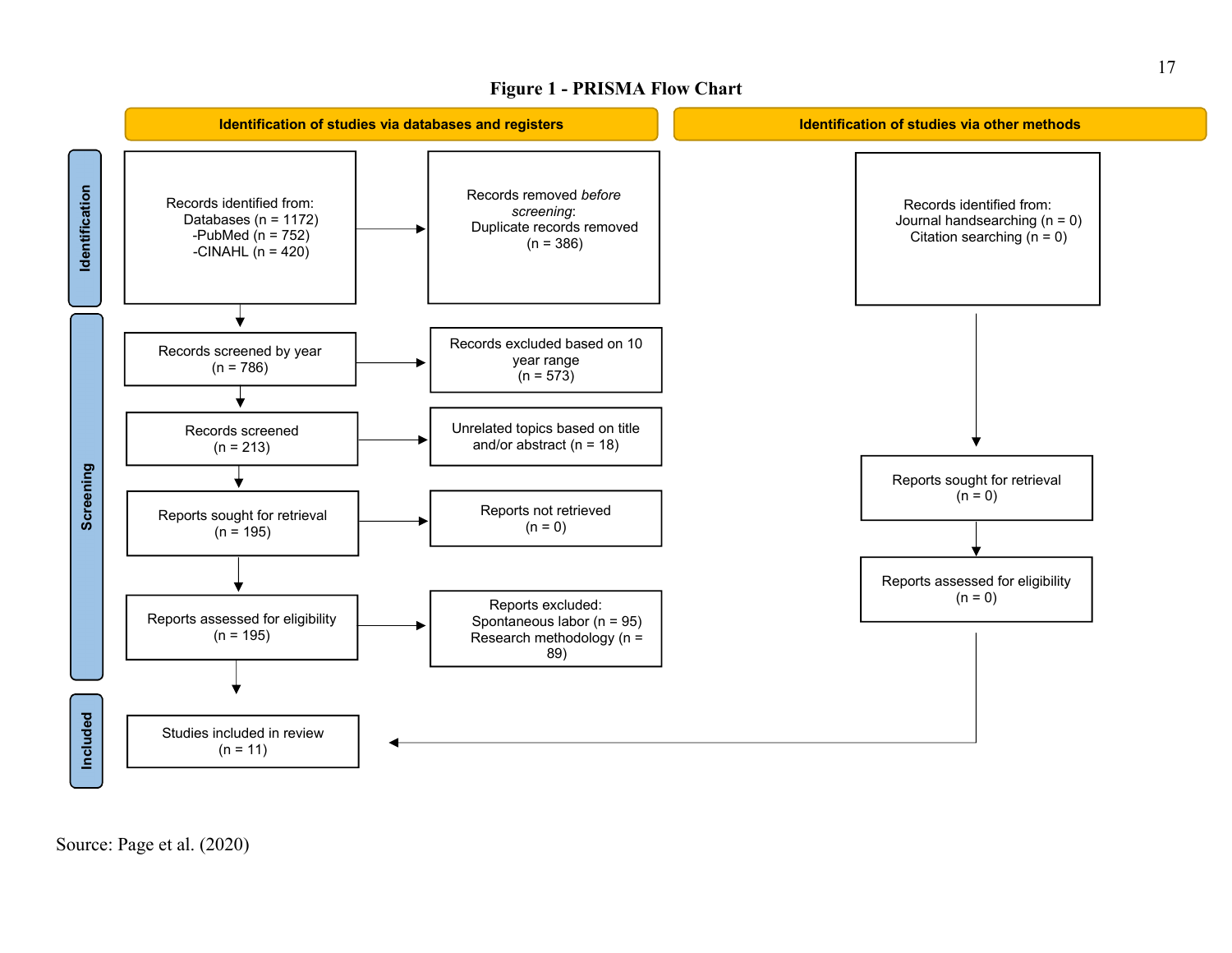### **Table 1 – Literature Matrix Review**

**Source:** Macones, G. A., Cahill, A., Stamilio, D. M., & Odibo, A. O. (2012). The efficacy of early amniotomy in nulliparous labor induction: A randomized controlled trial. *Obstetrical & Gynecological Survey*, *207*(5), 1-5. https://doi.org/10.1016/j.ajog.2012.08.032

| <b>Purpose/Sample</b>                                                        | Design                                               | <b>Results Continued</b>                                 | <b>Strengths/Limitations</b>                          |
|------------------------------------------------------------------------------|------------------------------------------------------|----------------------------------------------------------|-------------------------------------------------------|
|                                                                              | (Method/Instruments)                                 |                                                          |                                                       |
| <b>Purpose:</b> The purpose of this study                                    | -Randomization occurred first via                    | -The rate of chorioamnionitis was                        | <b>Strengths:</b> Randomization + large sample size + |
| was to assess if early amniotomy                                             | permuted block randomization                         | increased numerically (not                               | diverse patient population group with different       |
| (defined as less than or equal to 4 cm                                       | -Early amniotomy group received                      | statistically) in the early                              | indications for labor and various labor induction     |
| dilation) reduces the duration of labor,                                     | amniotomy as soon as it could be safely              | amniotomy group (11.5% versus                            | methods utilized allowing for generalizability +      |
| increases the number of nulliparous                                          | completed                                            | $8.5\%; P=.22$                                           | intervention that is easy to adopt                    |
| patients undergoing induction of labor                                       | -Timing of amniotomy in the standard                 | -Two cases of cord prolapse in the                       |                                                       |
| delivering within 24 hours, and if early<br>amniotomy increases maternal and | treatment group was decided by treating<br>providers | early amniotomy group; none in<br>standard treatment     | Limitations: Unblinded study                          |
| neonatal infectious morbidities.                                             | -Primary outcome: initiation of                      | -There was no increase in the rate                       | <b>Implications:</b> The authors found that early     |
|                                                                              | induction to delivery time                           | of confirmed or suspected neonatal                       | amniotomy, when deemed safe, may be a useful          |
| <b>Sample/Setting:</b>                                                       | -Secondary outcome: proportion of                    | sepsis or admission to the special                       | adjunct in nulliparous labor inductions and           |
| -Inclusion criteria: nulliparity,                                            | women delivering within 24 hours of                  | care nursery or NICU in women                            | incorporated into induction algorithms.               |
| singleton, term gestation, and a need                                        | initiation of induction                              | who underwent early amniotomy                            |                                                       |
| for induction determined by treating                                         |                                                      | compared with those who                                  |                                                       |
| provider                                                                     | <b>Results:</b>                                      | experienced standard care.                               |                                                       |
| -292 women assigned to the early                                             | -Average time from the start of                      | <b>Conclusion:</b>                                       |                                                       |
| amniotomy group $+293$ women                                                 | induction to delivery was shortened by               | The research team found that                             |                                                       |
|                                                                              |                                                      | when comparing early amniotomy                           |                                                       |
| assigned to the standard treatment                                           | slightly greater than two hours in the               | with late, early amniotomy                               |                                                       |
| group                                                                        | early amniotomy group 19.0 hours                     | resulted in a shortened labor                            |                                                       |
| -Occurring at Washington University                                          | versus 21.3 hours respectively $(P=.04)$             | duration by greater than two hours.                      |                                                       |
| in St. Louis and the University of                                           | -Higher proportion of women in the                   | Early amniotomy also increased                           |                                                       |
| Pennsylvania                                                                 | early amniotomy group were delivered                 | the proportion of induced                                |                                                       |
|                                                                              | within 24 hours of initiation of induction           | nulliparous women who were<br>delivered within 24 hours. |                                                       |
| <b>Johns Hopkins Evidence Appraisal</b>                                      | $(68\% \text{ vs. } 56\%; \text{ P} = 0.002)$        |                                                          |                                                       |
| <b>Evidence Level</b>                                                        | -No difference in cesarean rate                      |                                                          |                                                       |
| <b>Strength: Quantitative Level I (RCT)</b>                                  |                                                      |                                                          |                                                       |
| <b>Quality: High</b>                                                         |                                                      |                                                          |                                                       |
|                                                                              |                                                      |                                                          |                                                       |

**Author Recommendations:** The authors do not discuss specific recommendations based on the results from this study. Clinical implications are discussed, but there are not specific research recommendations as a result of this study. The authors of this study identify research gaps on amniotomy timing exclusively in labor induction without concurrent use with oxytocin.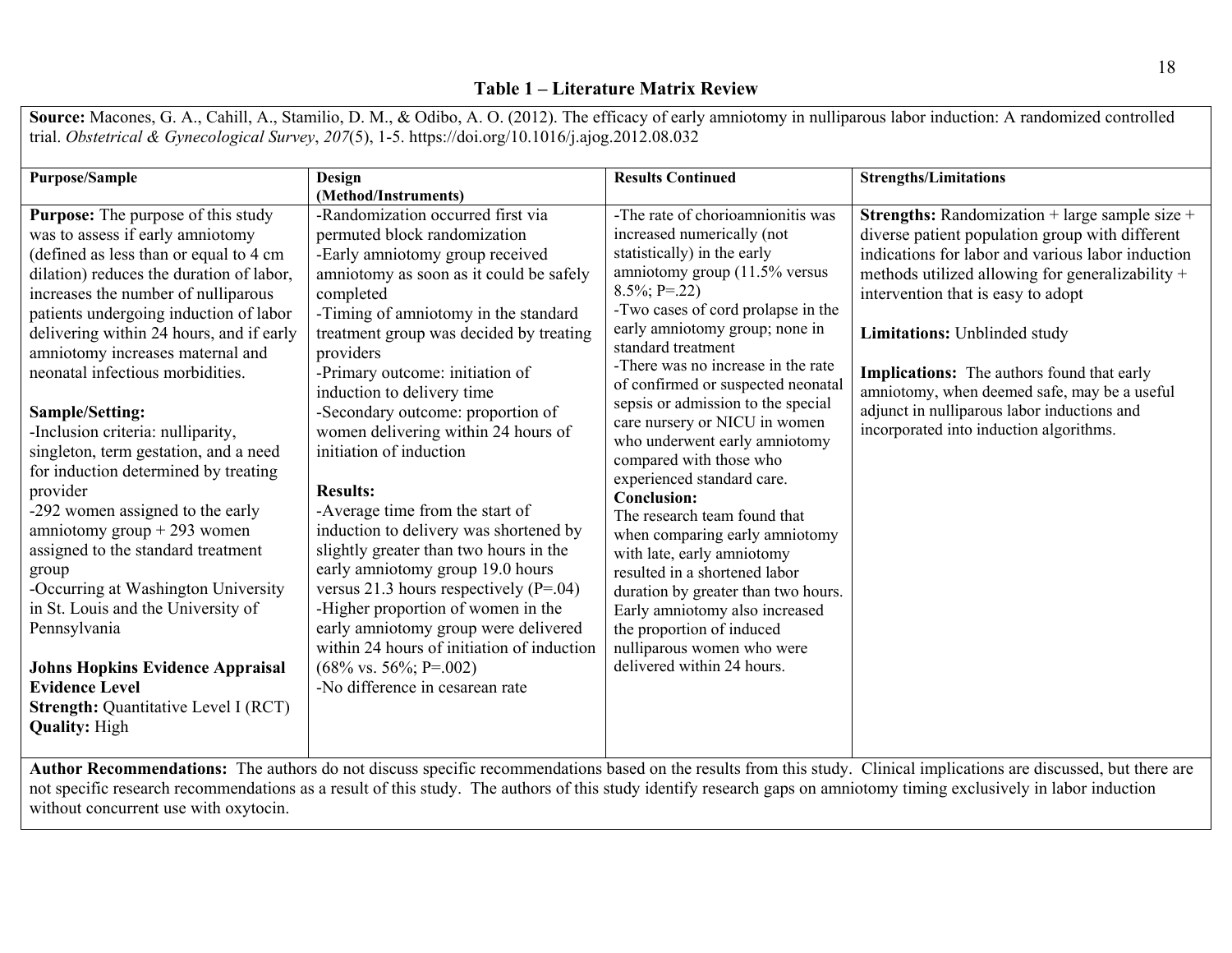**Source:** Bala, A., Bagga, R., Kalra, J., & Dutta, S. (2017). Early versus delayed amniotomy during labor induction with oxytocin in women with bishop's score of ≥6: A randomized trial. *The Journal of Maternal-Fetal & Neonatal Medicine*, *31*(22), 2994-3001. https://doi.org/10.1080/14767058.2017.1362381

| Limitations: The study was conducted in India       |
|-----------------------------------------------------|
| and there were a few practice differences that are  |
|                                                     |
| allowing oxytocin to go up to 72mU/min, routine     |
| ampicillin administration following amniotomy,      |
| and cesarean delivery exclusively for meconium      |
|                                                     |
| discuss is a higher Bishop's score in the early     |
| amniotomy group that may have contributed to a      |
| shortened induction delivery interval. Lastly,      |
|                                                     |
|                                                     |
|                                                     |
| shortened induction to delivery interval results in |
| better maternal and neonatal outcomes. In this      |
| study, early amniotomy resulted in a reduced        |
|                                                     |
|                                                     |
|                                                     |
|                                                     |
|                                                     |
|                                                     |
|                                                     |
|                                                     |
|                                                     |

**Author Recommendations:** The authors of this study do not make any specific recommendations nor do they identify research gaps.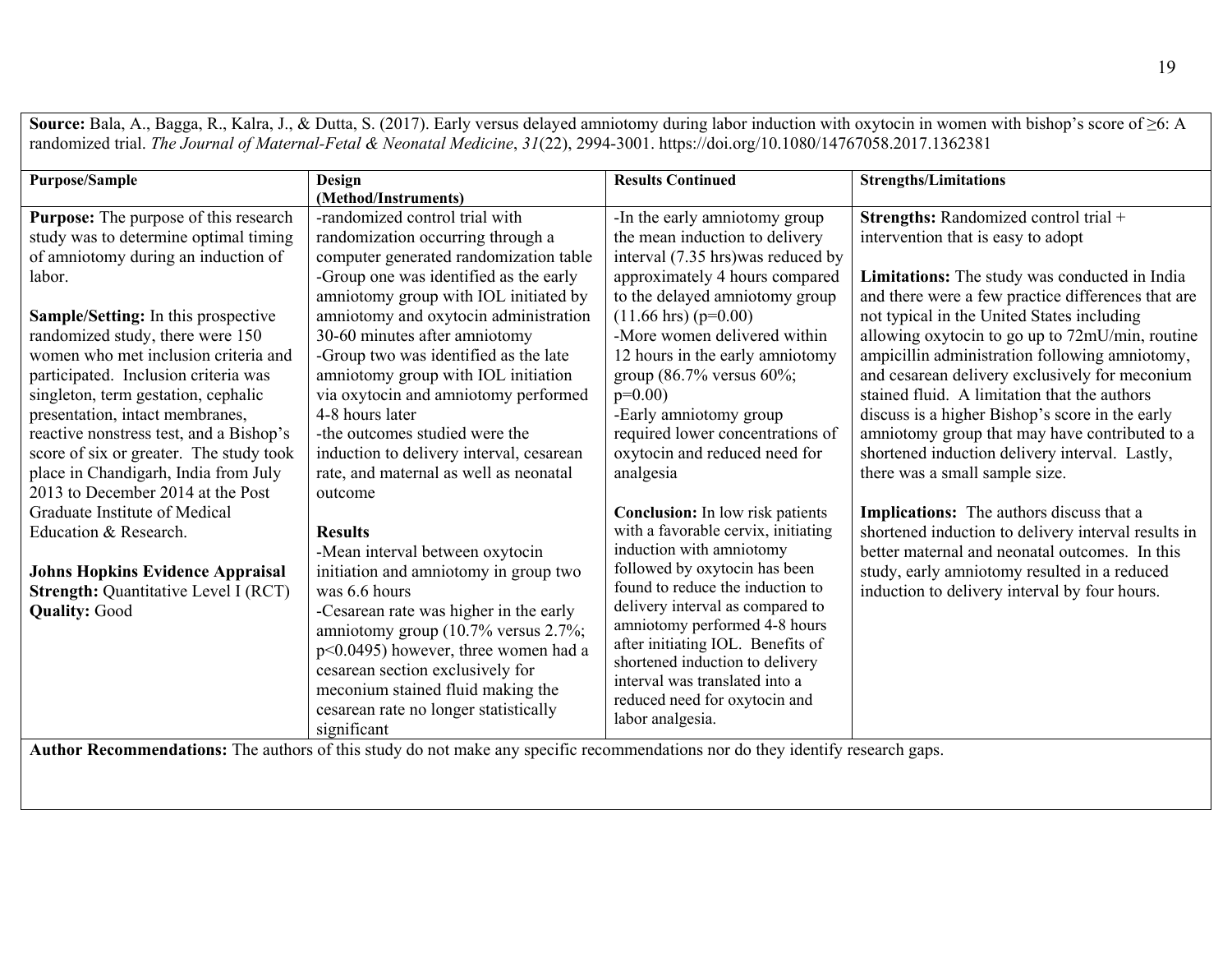Source: Bostancı, E., Eser, A., Yayla Abide, C., Kılıccı, C., & Kucukbas, M. (2017). Early amniotomy after dinoprostone insert used for the induction of labor: A randomized clinical trial. *The Journal of Maternal-Fetal & Neonatal Medicine*, *31*(3), 352-356. https://doi.org/10.1080/14767058.2017.1285893

| <b>Purpose/Sample</b>                       | Design                                    | <b>Results Continued</b>            | <b>Strengths/Limitations</b>                               |
|---------------------------------------------|-------------------------------------------|-------------------------------------|------------------------------------------------------------|
|                                             | (Method/Instruments)                      |                                     |                                                            |
| Purpose: The purpose of this research       | -Randomization occurred through a         | in the rate of vaginal delivery     | Strengths: Randomized control trial +                      |
| study was to determine if early             | computer-generated randomization table    | within 24h without an increase in   | intervention that is easy to adopt                         |
| amniotomy, after cervical ripening          | -All patients were monitored with fetal   | adverse maternal or neonatal        |                                                            |
| with dinoprostone, reduces the              | monitoring before IOL and repeated at 2   | outcomes.                           | <b>Limitations:</b> Unblinded study $+$ trial taking place |
| duration of labor or increases the rate     | hour intervals                            | -In the early amniotomy group,      | in only one hospital                                       |
| of delivery within 24 hours.                | -In the early amniotomy group,            | 79 (91.9%) women delivered          |                                                            |
|                                             | amniotomy was performed at 3 cm and       | within 24 hours as compared to      | <b>Implications:</b> The results of the study indicated    |
| Sample/Setting:                             | in the control group, amniotomy           | the control group were 35           | that early amniotomy after dinoprostone ripening           |
| A total of 200 women met inclusion          | occurred spontaneously                    | $(43.2\%)$ women delivered within   | is a safe and efficient method for speeding up             |
| criteria and provided consent to            | -Both groups received dinoprostone        | 24 hours ( $p<0.05$ )               | delivery times without increasing cesarean rates           |
| participate in the study. Inclusion         | insert for induction                      | -Average delivery duration in the   |                                                            |
| criteria for this study were singleton,     | -Vaginal examination was performed        | early amniotomy group was           |                                                            |
| term gestation, cephalic presentation,      | every hour                                | 13.72 hours compared to 22.73       |                                                            |
| intact membranes, less than three           | -First outcome assessed was delivery      | hours in the control group          |                                                            |
| contractions every ten minutes, normal      | within 24 hours of induction start        | (p<0.005)                           |                                                            |
| fetal heart rate, modified Bishop's         | -Second outcome assessed was length of    | Conclusion: In this study, the      |                                                            |
| score of less than five, and presenting     | time between induction and delivery       | researching team found that early   |                                                            |
| for labor induction. Research occurred      |                                           | amniotomy, after ripening with a    |                                                            |
| at the Zeynep Kamil Maternity and           | <b>Results</b>                            | dinoprostone insert, provided a     |                                                            |
| Children's Training and Research            | -In this prospective, randomized clinical | shorter overall length of vaginal   |                                                            |
| Hospital between Augusts 2016 and           | trial, early amniotomy was associated     | delivery duration, a shorter latent |                                                            |
| October 2016.                               | with shorter duration of labor and a      | phase of labor, and more vaginal    |                                                            |
|                                             | statistically significant increase in     | deliveries within 24 hours          |                                                            |
| <b>Johns Hopkins Evidence Appraisal</b>     |                                           | without increasing the incidence    |                                                            |
| <b>Strength: Quantitative Level I (RCT)</b> |                                           | of adverse maternal or neonatal     |                                                            |
| <b>Quality: High</b>                        |                                           | outcomes.                           |                                                            |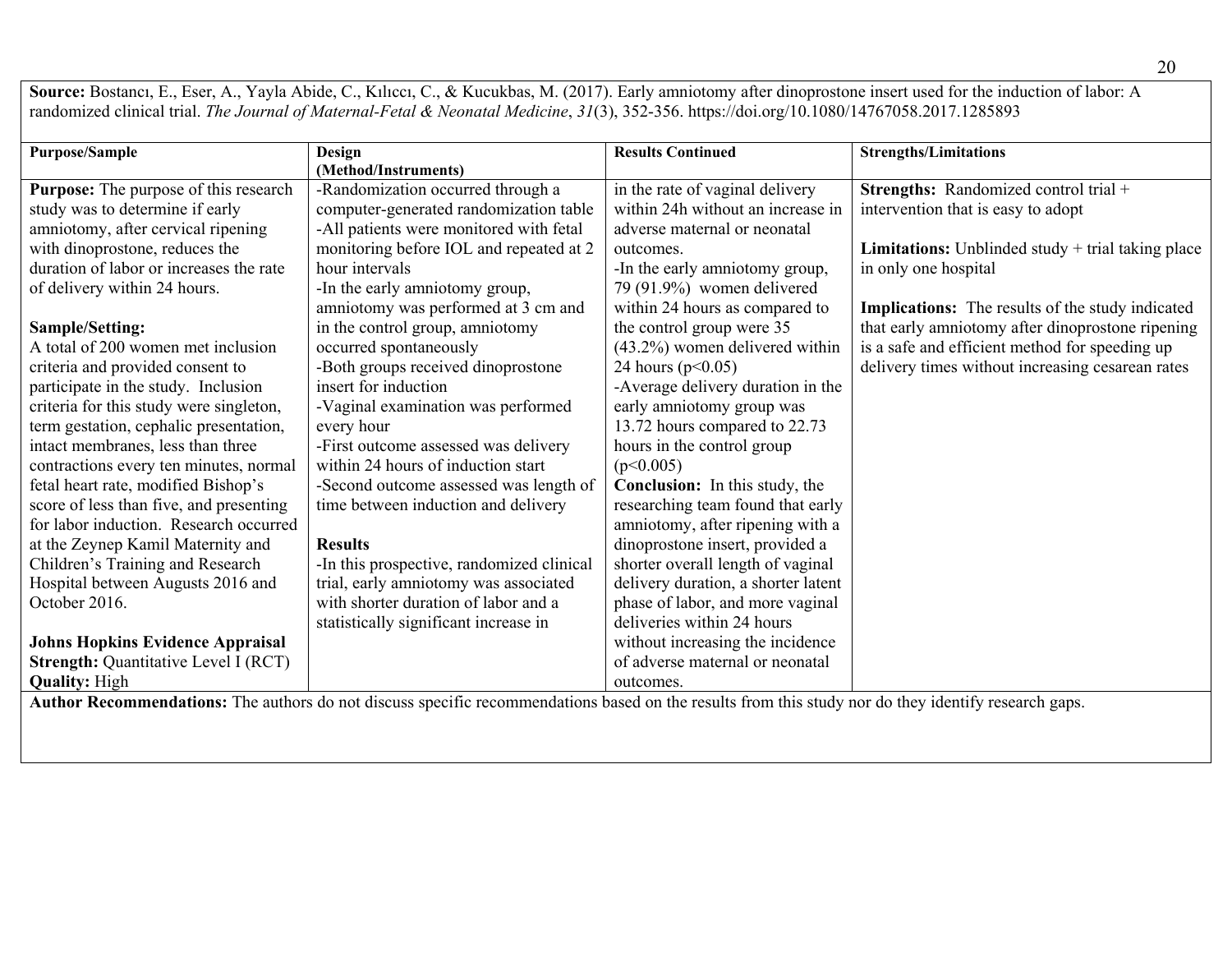Source: Pasko, D. N., Miller, K. M., Jauk, V. C., & Subramaniam, A. (2018). Pregnancy outcomes after early amniotomy among class III obese gravidas undergoing induction of labor. *American Journal of Perinatology*, *36*(5), 449-454. https://doi.org/10.1055/s-0038-1675331

| <b>Purpose/Sample</b>                        | Design                                       | <b>Results Continued</b>           | <b>Strengths/Limitations</b>                             |
|----------------------------------------------|----------------------------------------------|------------------------------------|----------------------------------------------------------|
|                                              | (Method/Instruments)                         |                                    |                                                          |
| <b>Purpose:</b> The purpose of this research | -Patients were categorized into either the   |                                    | <b>Strengths:</b> Relatively large sample size +         |
| study was to investigate the impact of       | early ( $\leq$ 4cm) or late (greater than or | <b>Conclusion:</b> Early amniotomy | stratified by parity                                     |
| early amniotomy in women with class          | equal to 4cm) amniotomy group                | among class III obese women,       |                                                          |
| III obesity undergoing induction of          | -Primary outcome was the rate of             | especially nulliparous women,      | Limitations: Analysis was unable to account for          |
| labor.                                       | cesarean delivery                            | undergoing labor induction was     | potential confounding by indication + study took         |
|                                              | -Secondary outcome included length of        | associated with an increased risk  | place over six years and may not reflect current         |
| Sample/Setting:                              | labor and maternal/neonatal morbidity        | of cesarean delivery as well as    | labor practices                                          |
| A total of 285 women met inclusion           | -A subgroup analysis was performed           | prolonged labor although not       |                                                          |
| criteria and provided consent to             | that examined the effect of parity           | statistically significant.         | <b>Implications:</b> In this retrospective cohort study, |
| participate in the study. Inclusion          |                                              |                                    | we found that early amniotomy in class III obese         |
| criteria for this study were singleton,      | <b>Results</b>                               |                                    | women undergoing induction of labor was                  |
| induction of labor between 37+0 and          | -Early amniotomy was associated with         |                                    | associated with increased rates of cesarean              |
| 41+6, and BMI of greater than or equal       | prolonged labor (OR, 2.74; 95% CI,           |                                    | delivery, especially among nulliparous women.            |
| to $40\text{kg/m2}$ . There were 142 (49.8%) | 1.27-5.96); however, this association        |                                    | Despite these observations, there were no                |
| nulliparous and $143$ (50.2%)                | was not significant after multivariable      |                                    | significant differences in the maternal or neonatal      |
| multiparous women included in the            | adjustment (aOR, 2.14; 95% CI, 0.94-         |                                    | morbidity composites.                                    |
| study. Data was from January 2007            | 4.91)                                        |                                    |                                                          |
| through February 2013.                       | -The rate of cesarean delivery was           |                                    |                                                          |
|                                              | 50.5% in the early amniotomy group           |                                    |                                                          |
| <b>Johns Hopkins Evidence Appraisal</b>      | compared with 30.3% in the late              |                                    |                                                          |
| Strength: Level III                          | amniotomy group (OR, 2.34; 95% CI,           |                                    |                                                          |
| <b>Quality: High</b>                         | $1.43 - 3.84$                                |                                    |                                                          |
|                                              |                                              |                                    |                                                          |
|                                              |                                              |                                    |                                                          |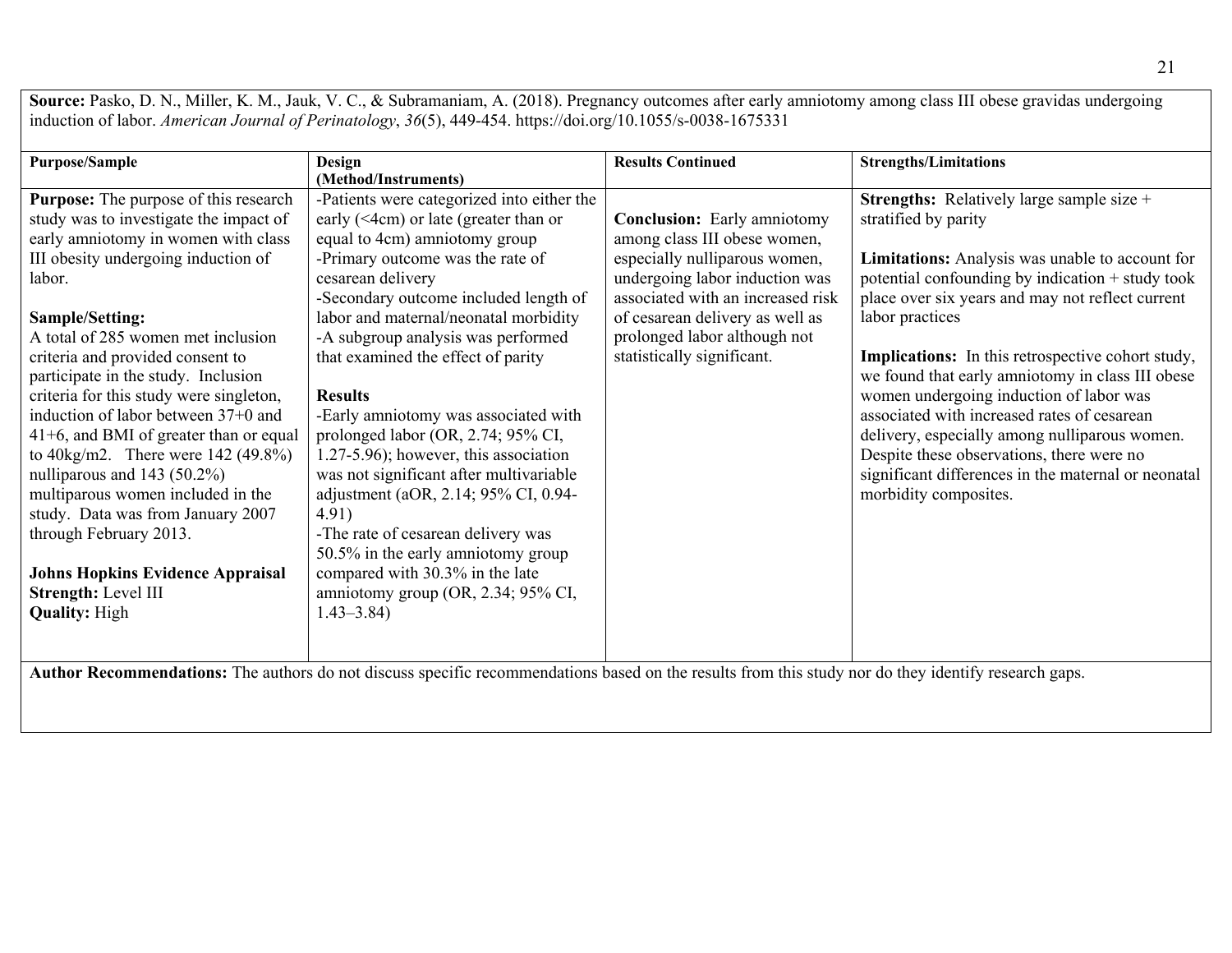Source: Battarbee, A. N., Palatnik, A., Peress, D. A., & Grobman, W. A. (2016). Association of early amniotomy after foley balloon catheter ripening and duration of nulliparous labor induction. *Obstetrics & Gynecology*, *128*(3), 592-597. https://doi.org/10.1097/aog.0000000000001563

| <b>Purpose/Sample</b>                     | Design                                      | <b>Results</b>                         | <b>Strengths/Limitations</b>                             |
|-------------------------------------------|---------------------------------------------|----------------------------------------|----------------------------------------------------------|
|                                           | (Method/Instruments)                        |                                        |                                                          |
| <b>Purpose:</b> The purpose of this study | -All of those undergoing early              | <b>Results</b>                         | <b>Strengths:</b> Relatively large sample size $+$ study |
| was to examine the association            | amniotomy were matched to women in          | -Early amniotomy was                   | looking specifically at amniotomy timing after           |
| between early amniotomy after             | the control group according to health       | significantly associated with          | mechanical ripening with a foley balloon $+$ study       |
| cervical ripening with a foley balloon    | care provider type (midwife compared        | shorter duration from catheter         | completed in a facility that uses standard               |
| catheter and duration of labor            | with physician), cervical examination       | removal to delivery 10.6 hours         | protocols for labor induction and foley balloon          |
| induction.                                | after Foley removal (favorable              | versus $13.8$ hours (P<.001)           | management + matching women to intervention              |
|                                           | [modified Bishop score five or greater]     | -The frequency of cesarean             | and control group to minimize bias                       |
| Sample/Setting:                           | compared with unfavorable [less than        | delivery was not statistically         |                                                          |
| This study included 546 nulliparous       | five]), and indication for induction (fetal | significant between the two            | Limitations: Analysis was unable to account for          |
| women with a singleton viable             | compared with maternal) in a one-to-        | groups                                 | potential confounding + observational study              |
| gestation. All women underwent            | one ratio. When more than one possible      | -Women who underwent early             |                                                          |
| cervical ripening with a foley balloon    | match for a woman with early                | amniotomy were more likely to          | <b>Implications:</b> The authors suggest implementing    |
| inflated to 80cc. The study occurred      | amniotomy was available, random             | have a vaginal delivery within 24      | a more proactive approach to the management of           |
| between January 2010 and October          | selection according to a computer-          | hours 42.9% versus 33.0%               | labor induction after cervical ripening as a way to      |
| 2013 at Northwestern Memorial             | generated random number list was used       | $(P=.02)$                              | decrease the total duration of labor and resource        |
| Hospital.                                 | for final selection.                        | -No significant differences in the     | utilization                                              |
|                                           | -Total of 473 eligible women underwent      | rate of other maternal or neonatal     |                                                          |
| <b>Johns Hopkins Evidence Appraisal</b>   | early amniotomy (defined as AROM            | outcomes                               |                                                          |
| Strength: Level III                       | less than 1hr after foley removal); the     | <b>Conclusion:</b> The results of this |                                                          |
| <b>Quality: High</b>                      | remaining 290 did not have early            | study demonstrate that early           |                                                          |
|                                           | amniotomy; mean time from foley             | amniotomy after foley balloon          |                                                          |
|                                           | removal to amniotomy in the early           | catheter removal in nulliparous        |                                                          |
|                                           | amniotomy group was 0.006 hours             | labor induction was associated         |                                                          |
|                                           | compared with 4.17 hours in the control     | with a decreased duration of           |                                                          |
|                                           | -Among these women, there were 273 in       | labor induction without any            |                                                          |
|                                           | each group able to matched and              | adverse effects such as infection,     |                                                          |
|                                           | comprised the final cohort of this study    | hemorrhage, or cesarean                |                                                          |
|                                           |                                             | delivery.                              |                                                          |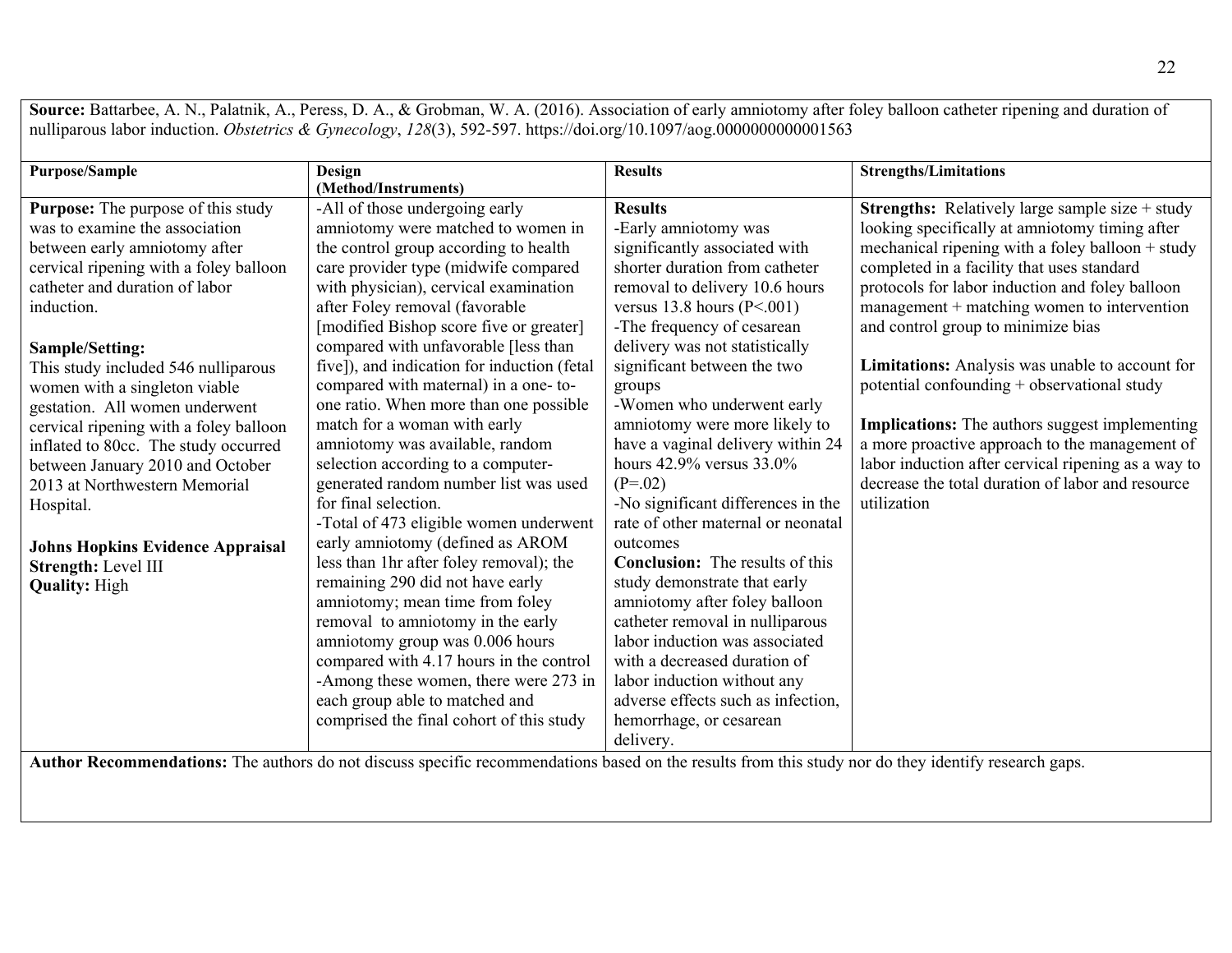**Source:** Makarem, M. H., Zahran, K. M., Abdellah, M. S., & Karen, M. A. (2013). Early amniotomy after vaginal misoprostol for induction of labor: A randomized clinical trial. *Archives of Gynecology and Obstetrics*, *288*(2), 261-265. https://doi.org/10.1007/s00404-013-2747-6

| <b>Purpose/Sample</b>                     | Design                                   | <b>Results</b>                               | <b>Strengths/Limitations</b>                     |
|-------------------------------------------|------------------------------------------|----------------------------------------------|--------------------------------------------------|
|                                           | (Method/Instruments)                     |                                              |                                                  |
| <b>Purpose:</b> The purpose of this study | -Randomized clinical trial               | requirement of oxytocin for labor            | Strengths: Study looking specifically at         |
| was to examine both the effectiveness     | -Women were assigned to either early or  | augmentation, rates of                       | amniotomy timing after vaginal misoprostol +     |
| as well as the safety of early            | late amniotomy by a computer-            | chorioamnionitis, APGAR                      | minimized bias with randomized trial             |
| amniotomy after vaginal misoprostol       | generated randomization and allocation   | scores, neonatal infections, and             | <b>Limitations:</b>                              |
| for induction of labor                    | remained private until the time of       | NICU admissions                              | -At this facility, an induction was considered   |
|                                           | intervention                             | <b>Results</b>                               | failed with subsequent cesarean delivery after a |
| Sample/Setting:                           | -Each of the participants received       | -More women in the amniotomy                 | patient received four doses of misoprostol       |
| This study included 320 women with        | 50mcg of vaginal misoprostol             | group achieved delivery within               | (200mcg) without achieving active labor, which   |
| inclusion criteria of 36 weeks gestation  | administered by the senior resident      | 24 hours compared to the control             | is not a universal practice.                     |
| or more, singleton, live fetus, cephalic  | -Administration was repeated every six   | group, but was not statistically             | -The control group provided the opportunity for  |
| presentation, AFI more than 5cm,          | hours until three or more uterine        | significant (117 versus 105,                 | the senior resident to perform amniotomy as      |
| reactive NST, and negative contraction    | contractions of 40 seconds duration or   | $p=0.15$                                     | indicated                                        |
| stress test. The study took place at the  | longer averaged over ten minutes was     | -Women in the amniotomy group                | <b>Conclusion:</b> The authors conclude that in  |
| Women's Health Center at Assuit           | achieved or for a maximum of four        | had a shorter labor duration                 | specific cases, early amniotomy after vaginal    |
| University from September 2008            | doses (200mcg) was reached               | compared to the control group                | misoprostol for induction of labor appears to be |
| through December 2010                     | -In the early amniotomy group,           | $(9.72 +/- 4.61 \text{ vs } 13.61 +/- 5.61,$ | associated with higher successful vaginal        |
|                                           | amniotomy was performed when the         | $p=0.002$ ) approx. 4 hours                  | delivery, and shorter induction to delivery      |
| <b>Johns Hopkins Evidence Appraisal</b>   | cervix was dilated 3cm                   | -The mean duration from time of              | compared to delayed or spontaneous amniotomy.    |
| Strength: Level I                         | -Amniotomy was avoided in the control    | rupture to delivery was longer in            | <b>Implications:</b>                             |
| <b>Quality: Good</b>                      | group, unless deemed necessary by the    | the amniotomy group compared                 | Providers can consider early amniotomy after     |
|                                           | senior resident                          | to the control group $(3.28 +/-$             | vaginal misoprostol to benefit a shorter labor   |
|                                           | -The primary outcome measured was        | 1.73 vs. 2.22 +/- 0.80, p=0.04)              | duration without increased adverse events based  |
|                                           | vaginal delivery within 24 hours of      | -There were no statistical                   | on the results of this study. However, further   |
|                                           | initiation of induction                  | differences between the two                  | research needs to be conducted to ensure results |
|                                           | -Secondary outcomes include induction    | groups in regards to number of               | are generalizable.                               |
|                                           | to delivery interval, duration of labor, | misoprostol doses, requirement               |                                                  |
|                                           | amniotomy to delivery interval, number   | for oxytocin for augmentation,               |                                                  |
|                                           | of misoprostol doses administered,       | and cesarean section indication              |                                                  |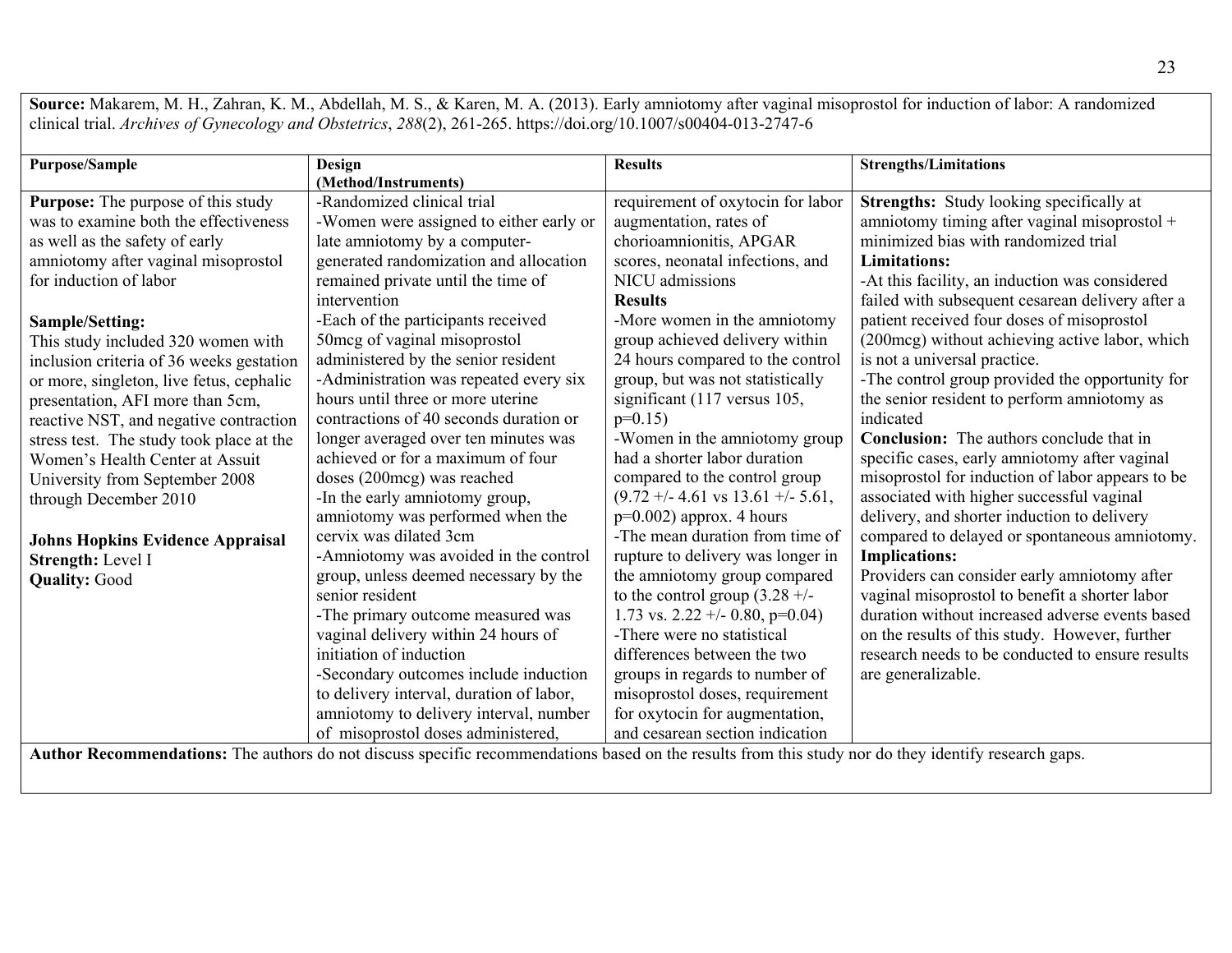**Source:** Battarbee, A. N., Vaz, S., & Stamilio, D. M. (2020). The association between delayed amniotomy and adverse outcomes in labor induction. *European Journal of Obstetrics & Gynecology and Reproductive Biology*, *247*, 85-89. https://doi.org/10.1016/j.ejogrb.2020.02.002

| <b>Purpose/Sample</b>                                                                                                                                                                                                                                                                                                                                                                                                                                                                                                                                                                         | Design                                                                                                                                                                                                                                                                                                                                                                                                                                                                                                                                                                                                                                                                                                                                                                                                                            | <b>Results Continued</b>                                                                                                                                                                                                                                                                                                                                                                                                                                                                                                                                                                                                                                                                                                                                                                                                                                                         | <b>Strengths/Limitations</b>                                                                                                                                                                                                                                                                                                                                                                                                                                                                                                                                                                                                                                                                                                                                                                                                                                                                                                                          |
|-----------------------------------------------------------------------------------------------------------------------------------------------------------------------------------------------------------------------------------------------------------------------------------------------------------------------------------------------------------------------------------------------------------------------------------------------------------------------------------------------------------------------------------------------------------------------------------------------|-----------------------------------------------------------------------------------------------------------------------------------------------------------------------------------------------------------------------------------------------------------------------------------------------------------------------------------------------------------------------------------------------------------------------------------------------------------------------------------------------------------------------------------------------------------------------------------------------------------------------------------------------------------------------------------------------------------------------------------------------------------------------------------------------------------------------------------|----------------------------------------------------------------------------------------------------------------------------------------------------------------------------------------------------------------------------------------------------------------------------------------------------------------------------------------------------------------------------------------------------------------------------------------------------------------------------------------------------------------------------------------------------------------------------------------------------------------------------------------------------------------------------------------------------------------------------------------------------------------------------------------------------------------------------------------------------------------------------------|-------------------------------------------------------------------------------------------------------------------------------------------------------------------------------------------------------------------------------------------------------------------------------------------------------------------------------------------------------------------------------------------------------------------------------------------------------------------------------------------------------------------------------------------------------------------------------------------------------------------------------------------------------------------------------------------------------------------------------------------------------------------------------------------------------------------------------------------------------------------------------------------------------------------------------------------------------|
|                                                                                                                                                                                                                                                                                                                                                                                                                                                                                                                                                                                               | (Method/Instruments)                                                                                                                                                                                                                                                                                                                                                                                                                                                                                                                                                                                                                                                                                                                                                                                                              |                                                                                                                                                                                                                                                                                                                                                                                                                                                                                                                                                                                                                                                                                                                                                                                                                                                                                  |                                                                                                                                                                                                                                                                                                                                                                                                                                                                                                                                                                                                                                                                                                                                                                                                                                                                                                                                                       |
| <b>Purpose:</b> The purpose of this study<br>was to determine if delayed<br>amniotomy is associated with adverse<br>delivery outcomes.<br>Sample/Setting:<br>This was a retrospective cohort study<br>that included 1,125 women who<br>underwent delayed amniotomy.<br>Inclusion criteria was women with a<br>viable, singleton, undergoing induction<br>at a tertiary hospital. The study took<br>place at the University of North<br>Carolina at Chapel Hill between April<br>2014 to March 2017.<br><b>Johns Hopkins Evidence Appraisal</b><br>Strength: Level III<br><b>Quality: Good</b> | -Retrospective cohort study of women<br>undergoing labor induction<br>-Exclusion criteria was if oxytocin was<br>not used for labor induction, SROM less<br>than or equal to eight hours after<br>oxytocin initiation, or if there was not<br>documentation regarding rupture of<br>membranes<br>-Delayed amniotomy was defined as<br>rupture of membranes more than 8 hours<br>after oxytocin initiation<br>-Primary study outcome was cesarean<br>delivery with secondary outcomes<br>including postpartum hemorrhage,<br>maternal infectious morbidity, 5 minute<br>APGAR less than 7, and NICU<br>admission<br><b>Results</b><br>-In unadjusted analyses, women with<br>delayed amniotomy were more likely to<br>be delivered by cesarean, compared to<br>those without delayed amniotomy<br>$(27.4\%$ versus 15.9%, p<0.001) | -Delayed amniotomy was<br>associated with increasingly<br>higher odds of cesarean delivery<br>with increasing severity of<br>maternal obesity based on BMI<br>-No statistically significant<br>differences in postpartum<br>hemorrhage or infectious<br>morbidity among women with<br>delayed amniotomy compared to<br>those without<br>-Women with delayed amniotomy<br>were more likely to deliver a<br>neonate with 5 minute APGAR<br>score $\leq$ 7, compared to those<br>without delayed amniotomy (4.4<br>% versus 1.9 %, $p = 0.001$ )<br>-NICU admission was also more<br>frequent among women with<br>delayed amniotomy, compared to<br>those without $(16.2 % versus 12.3)$<br>$\%$ , p = 0.01)<br>- There was no significant<br>association between delayed<br>amniotomy and the secondary<br>maternal outcomes, postpartum<br>hemorrhage and infectious<br>morbidity | <b>Strengths:</b> Large sample size $+$ evaluation of the<br>impact of maternal BMI, parity, cervical<br>ripening, and gestational age at delivery<br>Limitations: Results may not be generalizable<br>due to the study taking place at a single, tertiary<br>facility $+$ no documentation for reason of<br>induction of labor or NICU admission $+$ defining<br>delayed amniotomy at 8 hours<br><b>Conclusion:</b><br>Delayed amniotomy, as defined as greater than<br>eight hours after starting oxytocin for induction,<br>was found to be associated with increased odds of<br>cesarean delivery, low APGAR scores, and<br>increased rate of NICU admission.<br><b>Implications:</b><br>In reviewing this retrospective cohort study,<br>providers should consider avoiding delayed<br>amniotomy given the association with increased<br>cesarean delivery. Further research should be<br>conducted on delaying amniotomy in labor<br>induction. |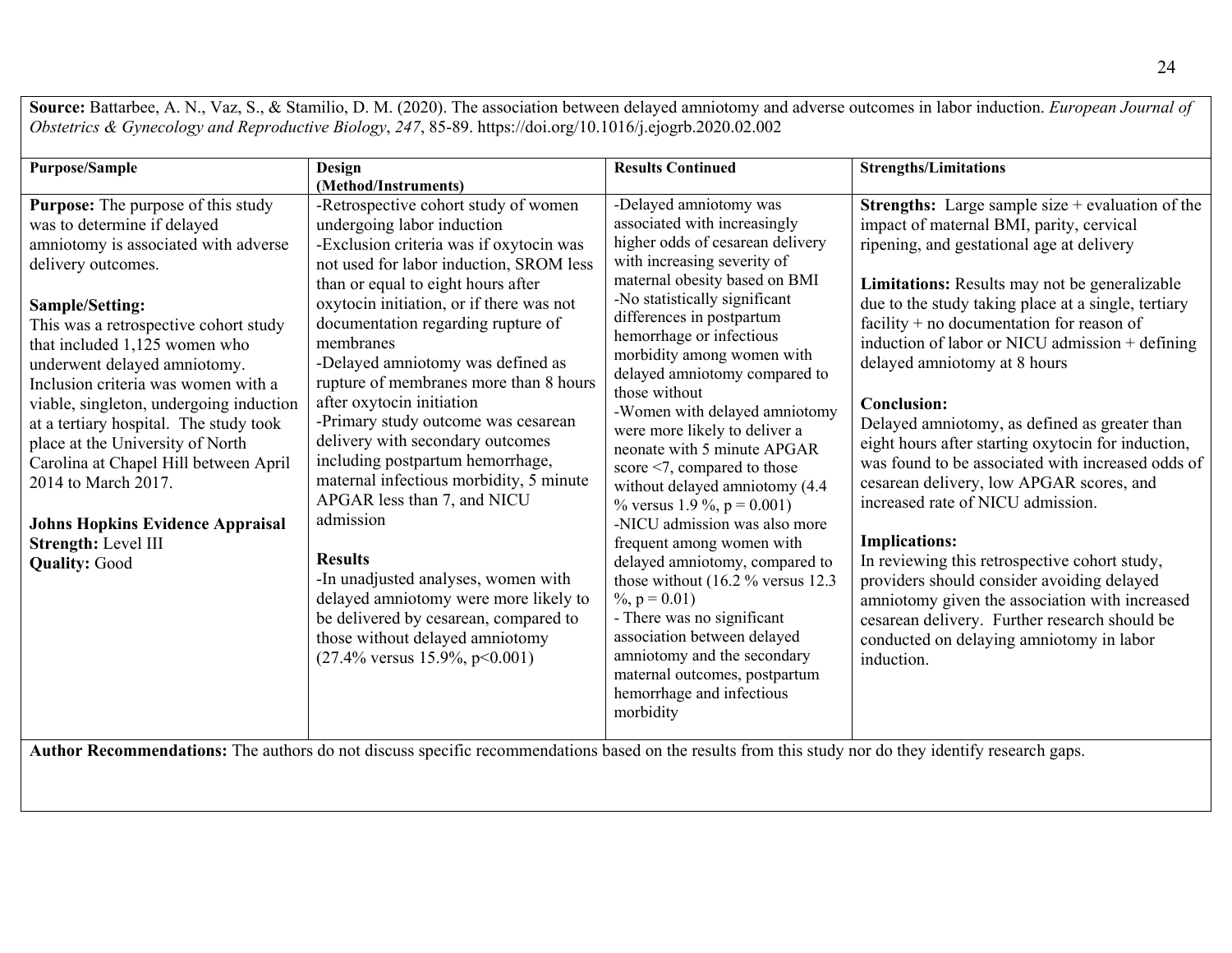**Source:** Tan, P. C., Soe, M. Z., Sulaiman, S., & Omar, S. Z. (2013). Immediate compared with delayed oxytocin after amniotomy labor induction in parous women: A randomized controlled trial. *Obstetrics & Gynecology*, *121*(2), 253-259. https://doi.org/10.1097/aog.0b013e31827e7fd9

| <b>Purpose/Sample</b>                                                                                                                                                                                                                                                                                                                                                                                                                                                                                                                                                                                                                                                                                                                                                                                                                                                                                                | <b>Design</b>                                                                                                                                                                                                                                                                                                                                                                                                                                                                                                                                                                                                                                                                                                                                                                                                                                                                                                                                                                                                                                                         | <b>Results</b>                                                                                                                                                                                                                                                                                                                                                                                                                                                                                                                                                                                                                                                                                                                                                                                                                                                                                                                                                             | <b>Strengths/Limitations</b>                                                                                                                                                                                                                                                                                                                                                                                                                                                                                                                      |  |  |
|----------------------------------------------------------------------------------------------------------------------------------------------------------------------------------------------------------------------------------------------------------------------------------------------------------------------------------------------------------------------------------------------------------------------------------------------------------------------------------------------------------------------------------------------------------------------------------------------------------------------------------------------------------------------------------------------------------------------------------------------------------------------------------------------------------------------------------------------------------------------------------------------------------------------|-----------------------------------------------------------------------------------------------------------------------------------------------------------------------------------------------------------------------------------------------------------------------------------------------------------------------------------------------------------------------------------------------------------------------------------------------------------------------------------------------------------------------------------------------------------------------------------------------------------------------------------------------------------------------------------------------------------------------------------------------------------------------------------------------------------------------------------------------------------------------------------------------------------------------------------------------------------------------------------------------------------------------------------------------------------------------|----------------------------------------------------------------------------------------------------------------------------------------------------------------------------------------------------------------------------------------------------------------------------------------------------------------------------------------------------------------------------------------------------------------------------------------------------------------------------------------------------------------------------------------------------------------------------------------------------------------------------------------------------------------------------------------------------------------------------------------------------------------------------------------------------------------------------------------------------------------------------------------------------------------------------------------------------------------------------|---------------------------------------------------------------------------------------------------------------------------------------------------------------------------------------------------------------------------------------------------------------------------------------------------------------------------------------------------------------------------------------------------------------------------------------------------------------------------------------------------------------------------------------------------|--|--|
|                                                                                                                                                                                                                                                                                                                                                                                                                                                                                                                                                                                                                                                                                                                                                                                                                                                                                                                      | (Method/Instruments)                                                                                                                                                                                                                                                                                                                                                                                                                                                                                                                                                                                                                                                                                                                                                                                                                                                                                                                                                                                                                                                  |                                                                                                                                                                                                                                                                                                                                                                                                                                                                                                                                                                                                                                                                                                                                                                                                                                                                                                                                                                            |                                                                                                                                                                                                                                                                                                                                                                                                                                                                                                                                                   |  |  |
| Purpose: The purpose of this study is<br>to compare immediate with delayed, as<br>defined as four hours, oxytocin<br>infusion after amniotomy on vaginal<br>delivery within 12 hours and patient<br>satisfaction with the birth process.<br>Sample/Setting:<br>-Inclusion criteria: multiparous, age 16<br>years or greater, singleton, cephalic<br>presentation, gestation 37 weeks or<br>greater, Bishop's score 6 or greater,<br>cervical dilation of 2 centimeters or<br>greater, intact membranes, reassuring<br><b>FHT</b><br>-206 recruited and randomized<br>-105 women assigned to immediate<br>oxytocin infusion $+101$ women<br>assigned to delayed oxytocin infusion<br>-Occurring at the University of Malaya<br>Medical Centre in Kuala Lumpur,<br>Malaysia<br><b>Johns Hopkins Evidence Appraisal</b><br><b>Evidence Level</b><br><b>Strength: Quantitative Level I (RCT)</b><br><b>Quality: High</b> | -Randomization via a computerized<br>random number generator<br>-Primary outcomes included vaginal<br>delivery rate within 12 hours of<br>induction as well as maternal<br>satisfaction score<br>-Secondary outcomes included<br>amniotomy to delivery interval, mode of<br>delivery, pain medication and epidural<br>rate in labor, uterine hyperactivity,<br>intrapartum and postpartum fever,<br>delivery blood loss, maternal antibiotic<br>use, amniotomy- to-hospital discharge<br>interval, and various neonatal outcomes<br>(special care nursery admission,<br>umbilical cord blood pH and base<br>excess, APGAR score, phototherapy for<br>jaundice, and intensive care admission).<br>-Administration of oxytocin or placebo<br>was administered to both groups<br>immediately following amniotomy<br>-Vaginal assessment took place at four<br>hours for both groups<br><b>Results:</b><br>-There was no significant difference in<br>the participants' basic characteristics,<br>indication for labor induction, or<br>presence of meconium at amniotomy | -Vaginal delivery rate within 12<br>hours of amniotomy in the<br>immediate oxytocin group was 91<br>out of 96 (98.4%) as compared<br>with 91 out of 94 (96.8%) in the<br>delayed oxytocin group (p=0.72)<br>-Maternal satisfaction averaged 3<br>$(3-4)$ in the immediate oxytocin<br>group compared to $3(3-5)$ in the<br>delayed group (p=0.36)<br>-Cesarean delivery, fever,<br>postpartum hemorrhage, uterine<br>hyperactivity, and adverse<br>neonatal outcome rates were<br>similar between the groups<br>-The immediate oxytocin group<br>had a shorter amniotomy to<br>delivery interval of $5.3 +/-3.1$<br>compared with $6.9$ +/- 2.9 hours<br>$(P< 0.001)$ and lower epidural<br>analgesia rate of 2.9% compared<br>with 9.9% ( $p = 0.046$ )<br>-Fetal heart rate abnormalities<br>were higher in the immediate<br>group 28.6% compared with<br>16.8% ( $p=0.048$ ) however the<br>authors note the abnormalities<br>were predominately early<br>decelerations | Strengths: Randomization + double-blind study<br>+ generalizable findings to similar population<br>Limitations: Small sample size<br><b>Conclusion:</b><br>This study concluded no difference in negative<br>outcomes in comparing both groups. There was a<br>decreased amniotomy to delivery time interval in<br>the immediate oxytocin group.<br>Implications: Due to the shorter amniotomy to<br>delivery interval in the immediate oxytocin<br>group, further research should be conducted to<br>determine if the results are generalizable. |  |  |
|                                                                                                                                                                                                                                                                                                                                                                                                                                                                                                                                                                                                                                                                                                                                                                                                                                                                                                                      | Author Recommendations: The authors do not discuss specific recommendations based on the results from this study.                                                                                                                                                                                                                                                                                                                                                                                                                                                                                                                                                                                                                                                                                                                                                                                                                                                                                                                                                     |                                                                                                                                                                                                                                                                                                                                                                                                                                                                                                                                                                                                                                                                                                                                                                                                                                                                                                                                                                            |                                                                                                                                                                                                                                                                                                                                                                                                                                                                                                                                                   |  |  |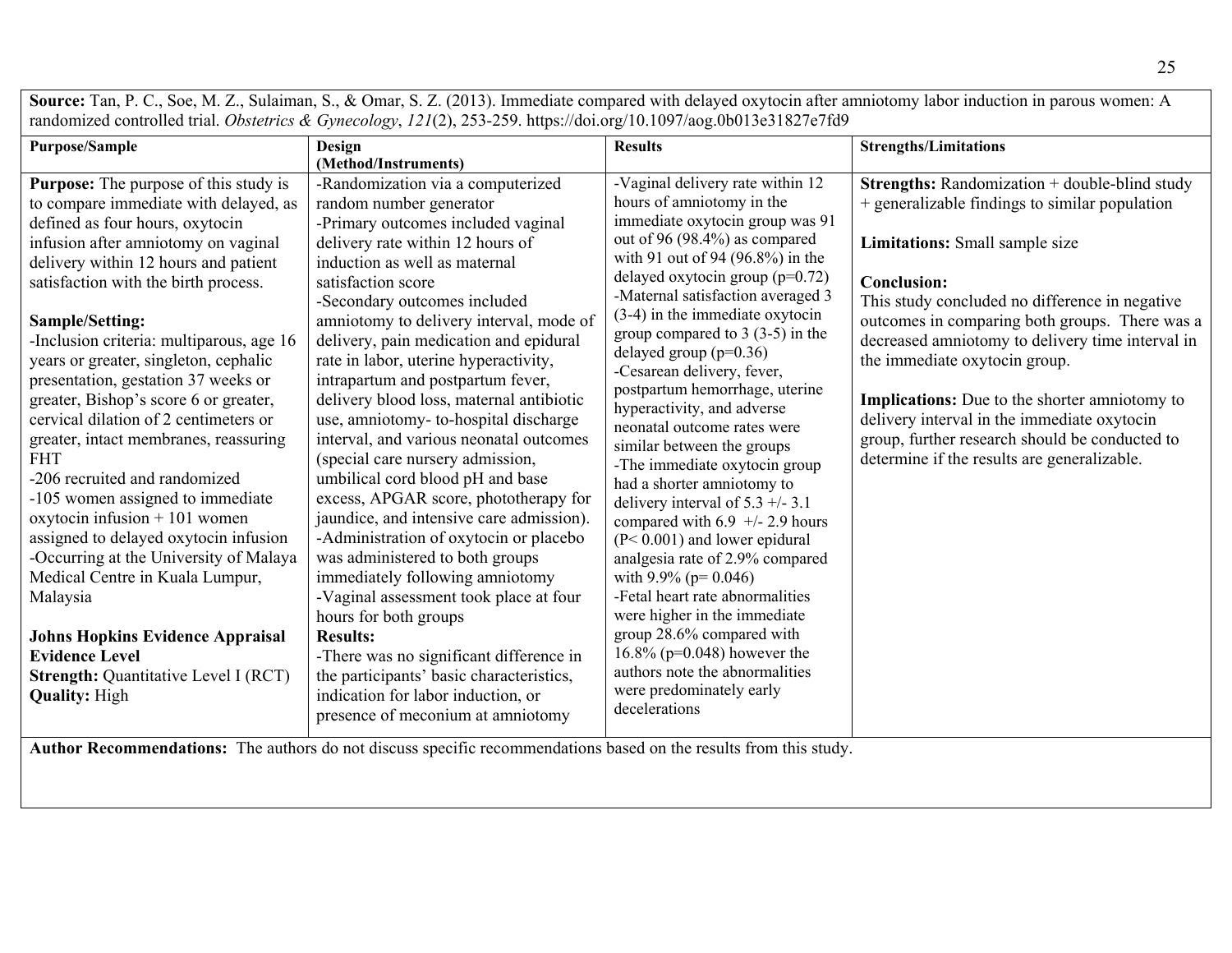Source: Titulaer, L. M.L., Sander de Wolf, G., Bakkum, E. A., & Moll, E. (2019). Delayed versus immediate oxytocin infusion after amniotomy for induction of labour: A randomised controlled pilot trial. *European Journal of Obstetrics & Gynecology and Reproductive Biology*, *240*, 357-363. https://doi.org/10.1016/j.ejogrb.2019.07.036

| <b>Purpose/Sample</b>                           | Design                                    | <b>Results</b>                   | <b>Strengths/Limitations</b>                          |
|-------------------------------------------------|-------------------------------------------|----------------------------------|-------------------------------------------------------|
|                                                 | (Method/Instruments)                      |                                  |                                                       |
| <b>Purpose:</b> The purpose of this pilot trial | -Amniotomy was performed in both          | between the group in patient     | <b>Strengths:</b> Randomization + delay of oxytocin   |
| was to get a preliminary understanding          | groups as planned with the IOL or after   | reported childbirth perception   | administration after amniotomy to evaluate the        |
| of the amniotomy-to-delivery interval,          | cervical ripening                         | $(p=0.43)$                       | optimal interval between amniotomy alone and          |
| patient experience, assess the risks of         | -In the delayed oxytocin group, oxytocin  | -Amniotomy to established labor  | oxytocin infusion                                     |
| waiting for spontaneous contractions            | was administered, if indicated, 12 hours  | was 5 hours in the delayed group |                                                       |
| after amniotomy, and explore the                | after amniotomy                           | compared to 3 hours in the       | <b>Limitations:</b> Small sample size $+$ established |
| feasibility for a larger RCT                    | -In the immediate oxytocin group,         | immediate group (95% CI, 0.23-   | labor is a subjective measure making the              |
| Sample/Setting:                                 | oxytocin was administered within 30       | 0.74)                            | interpretation of amniotomy to established labor      |
| -Inclusion criteria: Term gestation             | minutes of amniotomy                      | -Significantly more parous       | outcome pragmatic + participants were not             |
| $(37+)$ , singleton, viable fetus, cephalic     | -Primary outcomes included amniotomy      | women in the delayed oxytocin    | blinded to the allocated treatment                    |
| presentation, Bishop score greater than         | to delivery interval and patient reported | group used pain relief compared  |                                                       |
| 5, intact membranes, presenting for             | experience                                | to parous women in the           | Conclusion: The results of this pilot trial found     |
| IOL, 18+ years old, sufficient in Dutch         | -Secondary outcomes included delivery     | immediate oxytocin group (95%    | that the amniotomy to delivery interval was           |
| or English language                             | within 24 hours, amniotomy to labor       | $CI, 1.05 - 8.19$                | prolonged by nine hours in the delayed                |
| -33 women were analyzed in the                  | interval, meconium stained fluid, pain    | -Oxytocin was not used in 22.6%  | amniotomy group. Multiparous women utilized           |
| immediate oxytocin infusion group +             | relief measures, maternal fever, uterine  | of all women in the delayed      | more pain relief measures when oxytocin was           |
| 31 women were analyzed in the                   | tachysystole, total oxytocin              | oxytocin group                   | delayed and they had a less positive perception of    |
| delayed oxytocin infusion group                 | augmentation time, total oxytocin dose,   | -The proportion of women         | their delivery.                                       |
| -Occurring at the OLVG Hospital in              | highest oxytocin dose, mode of delivery,  | delivered within 24 hours was    |                                                       |
| Amsterdam, Netherlands                          | postpartum hemorrhage rate, APGAR         | not significantly different      | <b>Implications:</b> Further research should be       |
| -The study took place between                   | <7 at 5 minutes, and neonatal infection   | between groups                   | conducted regarding delaying oxytocin infusion        |
| November 2017 and April 2018                    | <b>Results:</b>                           | -The frequency of intrapartum    | after amniotomy                                       |
|                                                 | -The median amniotomy to delivery         | fever and neonatal infection was |                                                       |
| <b>Johns Hopkins Evidence Appraisal</b>         | interval for the delayed oxytocin group   | equal between both groups        |                                                       |
| <b>Evidence Level</b>                           | was 15 hours compared to 6 hours in the   | -There was no significant        |                                                       |
| <b>Strength: Quantitative Level I (RCT)</b>     | immediate amniotomy group (95% CI         | difference between the groups    |                                                       |
| <b>Quality: Good</b>                            | $0.24 - 0.70$                             | with regard to mode of delivery  |                                                       |
|                                                 | -Overall there was no difference          | or hemorrhage rate               |                                                       |

**Author Recommendations:** The authors do not discuss specific recommendations based on the results from this study.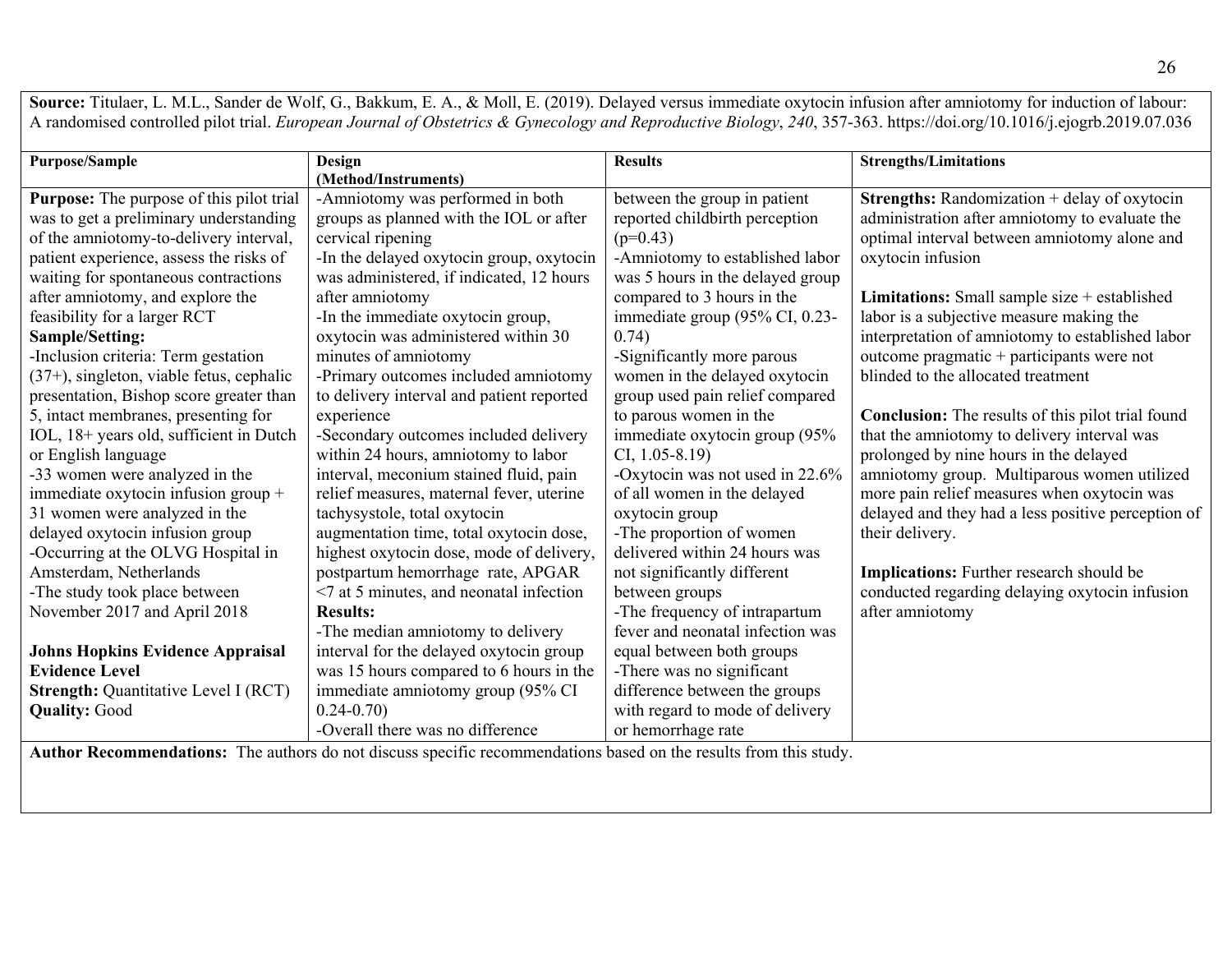Source: Battarbee, A. N., Glover, A. V., & Stamilio, D. M. (2020). Association between early amniotomy in labor induction and severe maternal and neonatal morbidity. *Australian and New Zealand Journal of Obstetrics and Gynecology*, *60*(1), 108-114. https://doi.org/10.1111/ajo.13031

| <b>Purpose/Sample</b>                    | Design                                  | <b>Results</b>                   | <b>Strengths/Limitations</b>                           |
|------------------------------------------|-----------------------------------------|----------------------------------|--------------------------------------------------------|
|                                          | (Method/Instruments)                    |                                  |                                                        |
| Purpose: The purpose of this study       | -Women were compared by early           | -Increasing odds of cesarean     | Strengths: Use of a large, multicenter cohort          |
| was to investigate whether artificial    | amniotomy at less than 4 centimeters    | delivery was noted in the early  | $(improves generalizability) +$                        |
| rupture of membranes at less than four   | dilation or did not early amniotomy as  | amniotomy group as maternal      |                                                        |
| centimeters dilation is associated with  | defined as artificial or spontaneous    | <b>BMI</b> increased             | <b>Limitations:</b> limited to data collected from the |
| cesarean delivery, severe maternal and   | rupture of membranes at greater than or | -No difference noted in cesarean | original study + study time period limits              |
| neonatal morbidity, and length of labor  | equal to 4 centimeters                  | rates in women with non-obese    | generalizability to all populations                    |
| induction                                | -Primary outcome was cesarean delivery  | <b>BMI</b>                       |                                                        |
|                                          | -Secondary outcomes included severe     | -Women who underwent early       | <b>Conclusion:</b> Early amniotomy, defined as         |
| <b>Sample/Setting:</b>                   | maternal and neonatal morbidity as well | AROM were more likely to         | AROM at less than four centimeters, is associated      |
| -Inclusion criteria: Term gestation      | as labor duration                       | deliver sooner than women who    | with a shorter duration of labor induction without     |
| (37+), singleton, viable fetus, and less |                                         | had delayed AROM                 | an associated increase in the odds of severe           |
| than 4 centimeters dilated               | <b>Results:</b>                         |                                  | neonatal morbidity. Early AROM appears to be           |
| -Secondary analysis of a cohort study    | $-10,421$ (67%) had early amniotomy     |                                  | associated with increased caesarean delivery           |
| of all deliveries at 19 United States    | -Women who underwent early              |                                  | among obese women. Early AROM was also                 |
| hospitals from 2002 to 2008              | amniotomy were more likely to be non-   |                                  | associated with decreased odds of severe               |
| -Data was collected from 228,668         | Hispanic white, obese, and multiparous  |                                  | maternal morbidity among multiparous women             |
| deliveries with 15,525 meeting           | (P < 0.001)                             |                                  | who have mechanical cervical ripening.                 |
| inclusion criteria                       | -Median time interval from induction    |                                  |                                                        |
|                                          | onset to rupture of membranes was       |                                  | Implications: Early amniotomy when utilized in         |
| <b>Johns Hopkins Evidence Appraisal</b>  | approximately four hours shorter for    |                                  | labor induction may be advantageous,                   |
| <b>Evidence Level</b>                    | women who had early AROM compared       |                                  | specifically in non-obese BMI women. Further           |
| Strength: III                            | to those who did not $(P<0.001)$        |                                  | studies need to be conducted to determine early        |
| <b>Quality: High</b>                     | -Cesarean delivery occurred in 7.8% of  |                                  | amniotomy's risks versus benefits in obesity.          |
|                                          | the early amniotomy group compared to   |                                  |                                                        |
|                                          | 7.3% (aOR 1.30 95% CI 1.12-1.50)        |                                  |                                                        |
|                                          |                                         |                                  |                                                        |

**Author Recommendations:** The authors do not discuss specific recommendations based on the results from this study.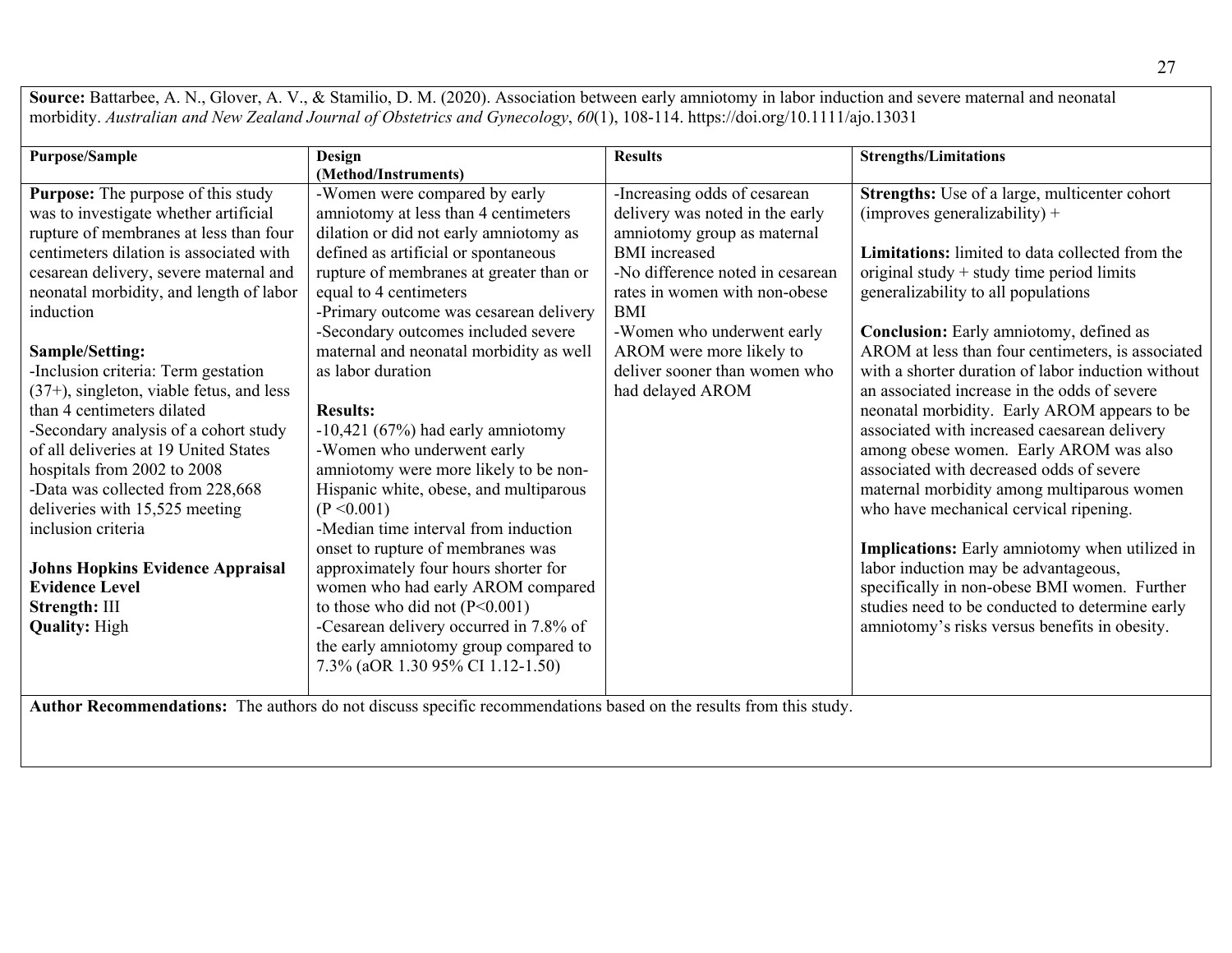**Source:** Gagnon-Gervais, K., Bujold, E., Iglesias, M., Duperron, L., Masse, A., Mayrand, M., Sansregret, A., Fraser, W., & Audibert, F. (2012). Early versus late amniotomy for labour induction: A randomized controlled trial. *The Journal of Maternal-Fetal & Neonatal Medicine*, *25*(11), 2326- 2329. https://doi.org/10.3109/14767058.2012.695819

| (Method/Instruments)<br>-Web-based randomization<br><b>Purpose:</b> The purpose of this study<br>group in nulliparous women<br><b>Strengths:</b> Randomization + stratification by<br>$(12.1 + (-6.7 \text{ versus } 15.4 + (-5.6$<br>parity + strict definitions of early and late<br>was to evaluate the impact of early<br>-Early amniotomy group had amniotomy<br>versus late amniotomy on delivery<br>and oxytocin administration within one<br>$p=0.03$ )<br>amniotomy<br>mode in women undergoing induction<br>hour of randomization<br>-Among nulliparous women,<br>of labor.<br>intrapartum fever was less<br>Limitations: Trial was stopped early due to<br>-Late amniotomy group had the<br>oxytocin infusion started and<br>frequent in the early amniotomy<br>difficulty with recruitment $+$ low cesarean rate<br>amniotomy delayed for four hours<br>due to low risk population included in the study<br>group compared to the late<br>Sample/Setting:<br>amniotomy group $(6\%$ versus<br>-Inclusion criteria: 18 years of age or<br>-Primary outcome measured was the rate<br>greater, singleton fetus, cephalic<br>of cesarean delivery<br>25% p= $0.03$ )<br><b>Conclusion:</b> This was an underpowered study;<br>however, the data collected shows no difference<br>-Secondary outcomes included mean<br>presentation, intact membranes,<br>reassuring FHT, admitted for IOL,<br>duration of labor, mean amniotomy to<br>in rates of cesarean section and a decreased<br>Bishop score of 6 or greater<br>delivery interval, and rate of intrapartum<br>duration of labor in nulliparous women who<br>-143 women with randomization of 71<br>underwent early amnitomy<br>fever<br>women in the early amniotomy group<br>and 72 in the late amniotomy group<br><b>Implications:</b> The authors of this study suggest<br><b>Results:</b><br>-This RCT took placed from October<br>-Cesarean rates were similar in both<br>that nulliparous women may benefit from early<br>2006 to May 2010 in two academic<br>amniotomy with regard to labor duration and the<br>groups among nulliparous (EA 17.6%<br>centers in Montreal, Canada<br>versus LA $16.6\%$ , p=0.91) and<br>risk of intrapartum fever.<br>multiparous (EA 2.7% versus LA 0% | <b>Purpose/Sample</b> | Design | <b>Results</b> | <b>Strengths/Limitations</b> |
|---------------------------------------------------------------------------------------------------------------------------------------------------------------------------------------------------------------------------------------------------------------------------------------------------------------------------------------------------------------------------------------------------------------------------------------------------------------------------------------------------------------------------------------------------------------------------------------------------------------------------------------------------------------------------------------------------------------------------------------------------------------------------------------------------------------------------------------------------------------------------------------------------------------------------------------------------------------------------------------------------------------------------------------------------------------------------------------------------------------------------------------------------------------------------------------------------------------------------------------------------------------------------------------------------------------------------------------------------------------------------------------------------------------------------------------------------------------------------------------------------------------------------------------------------------------------------------------------------------------------------------------------------------------------------------------------------------------------------------------------------------------------------------------------------------------------------------------------------------------------------------------------------------------------------------------------------------------------------------------------------------------------------------------------------------------------------------------------------------------------------------------------------------------------------------------------------------------------------------------------------------------|-----------------------|--------|----------------|------------------------------|
|                                                                                                                                                                                                                                                                                                                                                                                                                                                                                                                                                                                                                                                                                                                                                                                                                                                                                                                                                                                                                                                                                                                                                                                                                                                                                                                                                                                                                                                                                                                                                                                                                                                                                                                                                                                                                                                                                                                                                                                                                                                                                                                                                                                                                                                               |                       |        |                |                              |
| <b>Johns Hopkins Evidence Appraisal</b><br>$p=1.0$ )<br><b>Evidence Level</b><br>-Duration of labor (oxytocin to delivery)<br>was shorter in the early amniotomy<br><b>Strength: Quantitative Level I (RCT)</b><br><b>Quality: Good</b>                                                                                                                                                                                                                                                                                                                                                                                                                                                                                                                                                                                                                                                                                                                                                                                                                                                                                                                                                                                                                                                                                                                                                                                                                                                                                                                                                                                                                                                                                                                                                                                                                                                                                                                                                                                                                                                                                                                                                                                                                       |                       |        |                |                              |

**Author Recommendations:** The authors do not discuss specific recommendations based on the results from this study.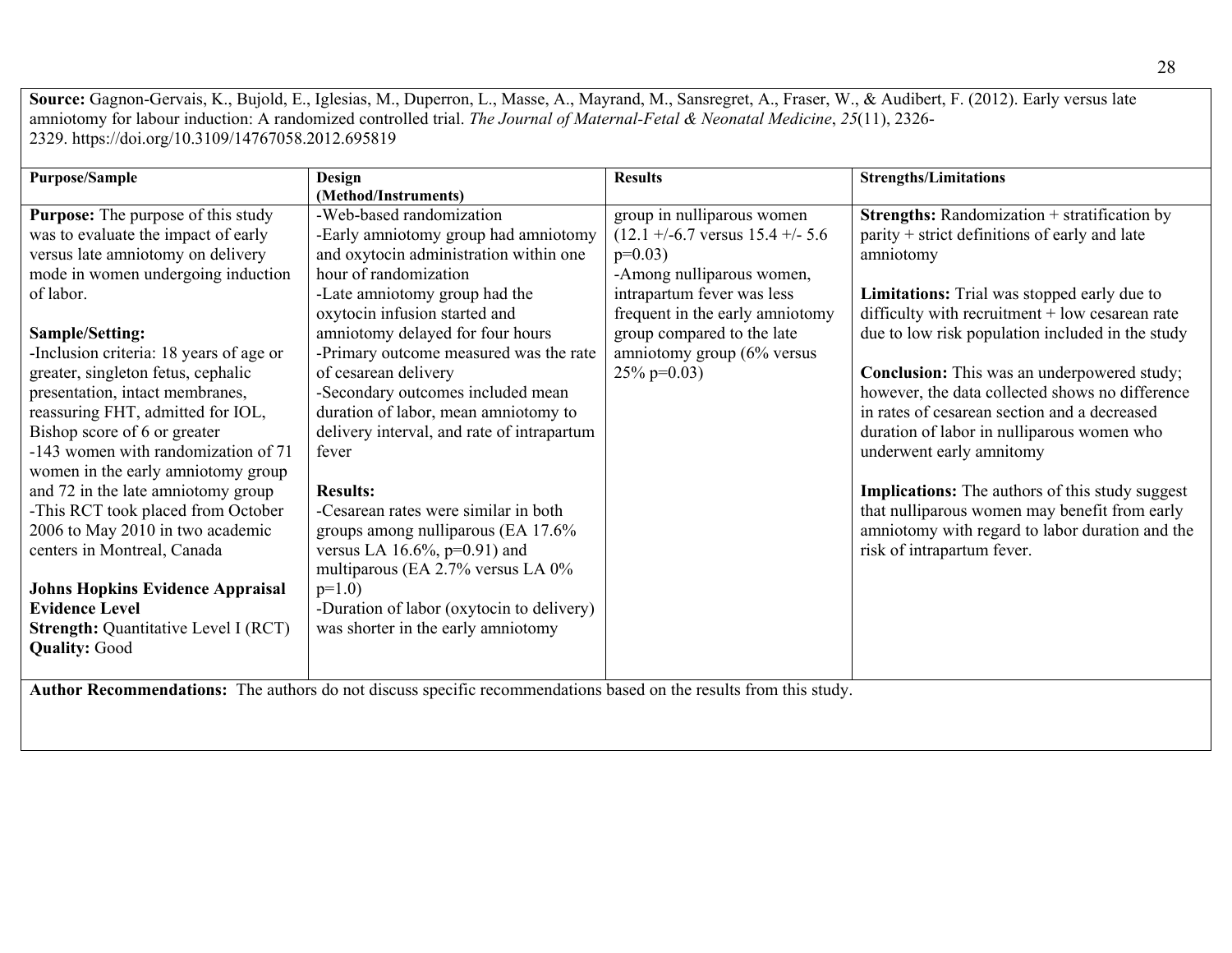# **Table 2 - Study Demographics**

| <b>Study</b>          | Year    | <b>Total number of Participants</b> | <b>Country of Origin</b> |
|-----------------------|---------|-------------------------------------|--------------------------|
| Macones et al.        | 2012    | 585                                 | <b>United States</b>     |
| Bala et al.           | 2017    | 150                                 | India                    |
| Bostanci et al.       | 2017    | 200                                 | Turkey                   |
| Pasko et al.          | 2018    | 285                                 | <b>United States</b>     |
| Battarbee et al.      | 2016    | 546                                 | <b>United States</b>     |
| Makarem et al.        | 2013    | 320                                 | Egypt                    |
| Battarbee et al.      | 2020(b) | 2,081                               | <b>United States</b>     |
| Tan et al.            | 2013    | 206                                 | Malaysia                 |
| Titulaer et al.       | 2019    | 64                                  | Netherlands              |
| Battarbee et al.      | 2020(a) | 15,525                              | <b>United States</b>     |
| Gagnon-Gervais et al. | 2012    | 143                                 | Canada                   |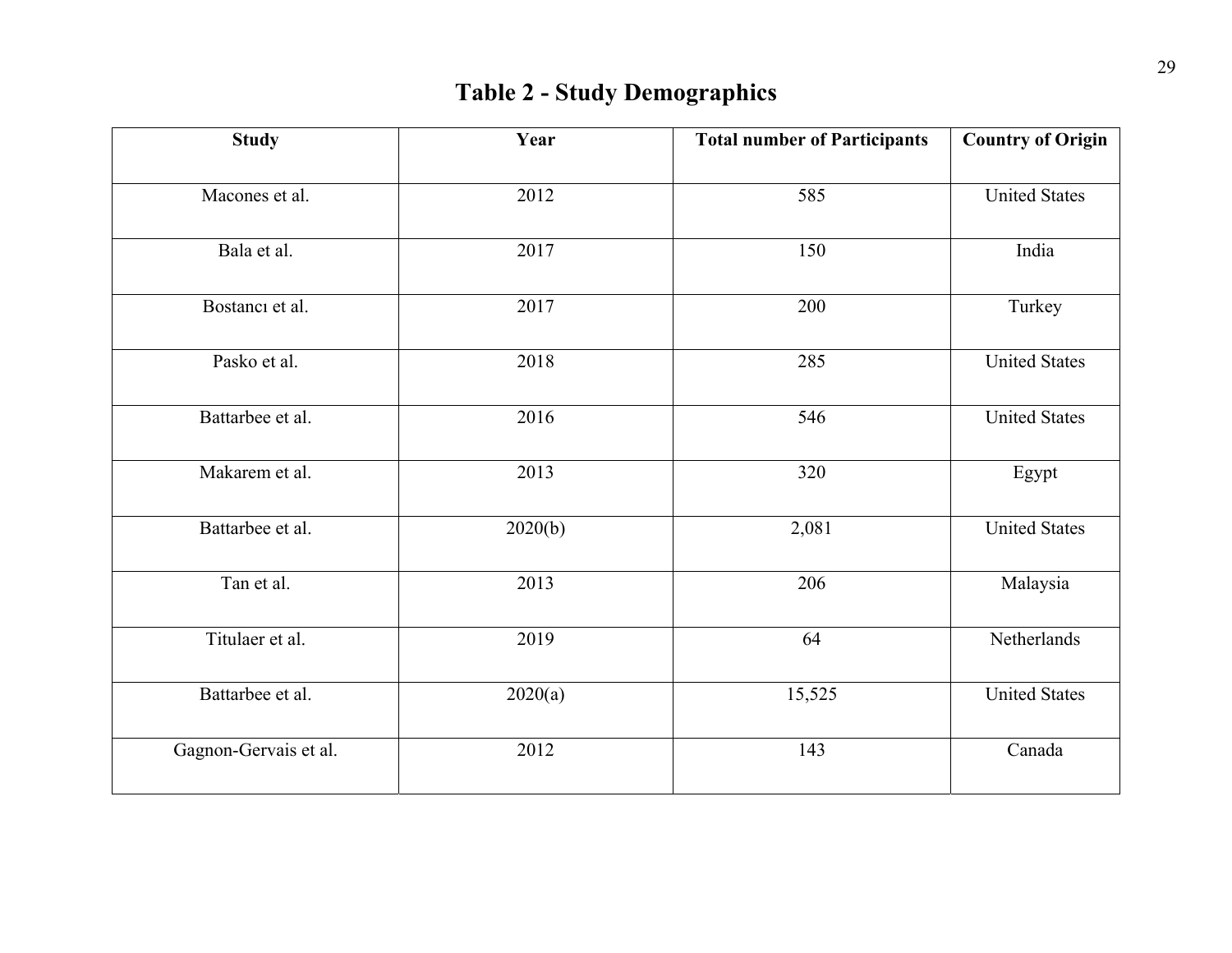# **Table 3 - Induction Agents, Amniotomy, and Labor Duration**

| Source                  | Agent                                                                  | <b>Amniotomy Timing</b>                             | <b>Labor Duration</b>                                |
|-------------------------|------------------------------------------------------------------------|-----------------------------------------------------|------------------------------------------------------|
| Bala et al. (2017)      | Oxytocin                                                               | Early amniotomy: IOL with                           | Shorter labor duration in the early amniotomy        |
|                         |                                                                        | amniotomy and oxytocin                              | group compared to the delayed amniotomy              |
|                         | Rate of 3 mU/min with similar                                          | administration 30-60                                | group $(7.35 + (-4.21 \text{ vs. } 11.66 + (-5.56))$ |
|                         | incremental increase every 30-40                                       | minutes after amniotomy                             |                                                      |
|                         | minutes. The maximum concentration                                     |                                                     |                                                      |
|                         | allowed was 42 mU/minute which could                                   | Delayed amniotomy: IOL                              |                                                      |
|                         | be escalated up to 72 mU/min                                           | with oxytocin and                                   |                                                      |
|                         |                                                                        | amniotomy 4-8 hours later                           |                                                      |
| Bostanci et al. (2017)  | Cervidil                                                               | Early amniotomy:                                    | A shorter median time from induction to              |
|                         |                                                                        | amniotomy at 3 cm dilation                          | delivery in those who underwent early                |
|                         | Utilized 10mg inserts and placed for 24                                |                                                     | amniotomy compared to standard amniotomy             |
|                         | hours or removed if a patient experienced                              | Standard amniotomy:                                 | $(13.72 + - 7.35 \text{ vs. } 22.73 + - 8.37)$       |
|                         | $3+$ contractions within 10 minutes, lasting                           | spontaneous rupture of                              |                                                      |
|                         | 45+ seconds, or moderate or better quality                             | membranes                                           |                                                      |
|                         | resulting in cervical change                                           |                                                     |                                                      |
| Battarbee et al. (2016) | Foley Balloon                                                          | Early amniotomy:                                    | A shorter median time from catheter removal          |
|                         |                                                                        | amniotomy less than one                             | to vaginal delivery in the early amniotomy           |
|                         | All participants had the foley balloon                                 | hour after foley removal                            | group compared to the late amniotomy group           |
|                         | inflated with 80cc and taped with<br>tension for a maximum of 12 hours |                                                     | $(10.6 \text{ vs. } 13.8)$                           |
|                         |                                                                        | Late amniotomy: amniotomy                           |                                                      |
|                         |                                                                        | greater than one hour after<br>foley removal        |                                                      |
| Makarem et al. (2013)   | Misoprostol (vaginal)                                                  |                                                     | Shorter labor duration for the early                 |
|                         |                                                                        | Early amniotomy group:<br>performed at 3cm dilation | amniotomy group compared to the late                 |
|                         | Each group received 50mcg of                                           |                                                     | amniotomy group (9.72 +/- 4.61 vs 13.61 +/-          |
|                         | misoprostol every six hours until three or                             | Late amniotomy: avoided                             | $5.61, p=0.002$                                      |
|                         | more uterine contractions of 40 seconds                                | amniotomy                                           |                                                      |
|                         | duration or longer averaged over 10                                    |                                                     |                                                      |
|                         | minutes was achieved OR a maximum of                                   |                                                     |                                                      |
|                         | four doses                                                             |                                                     |                                                      |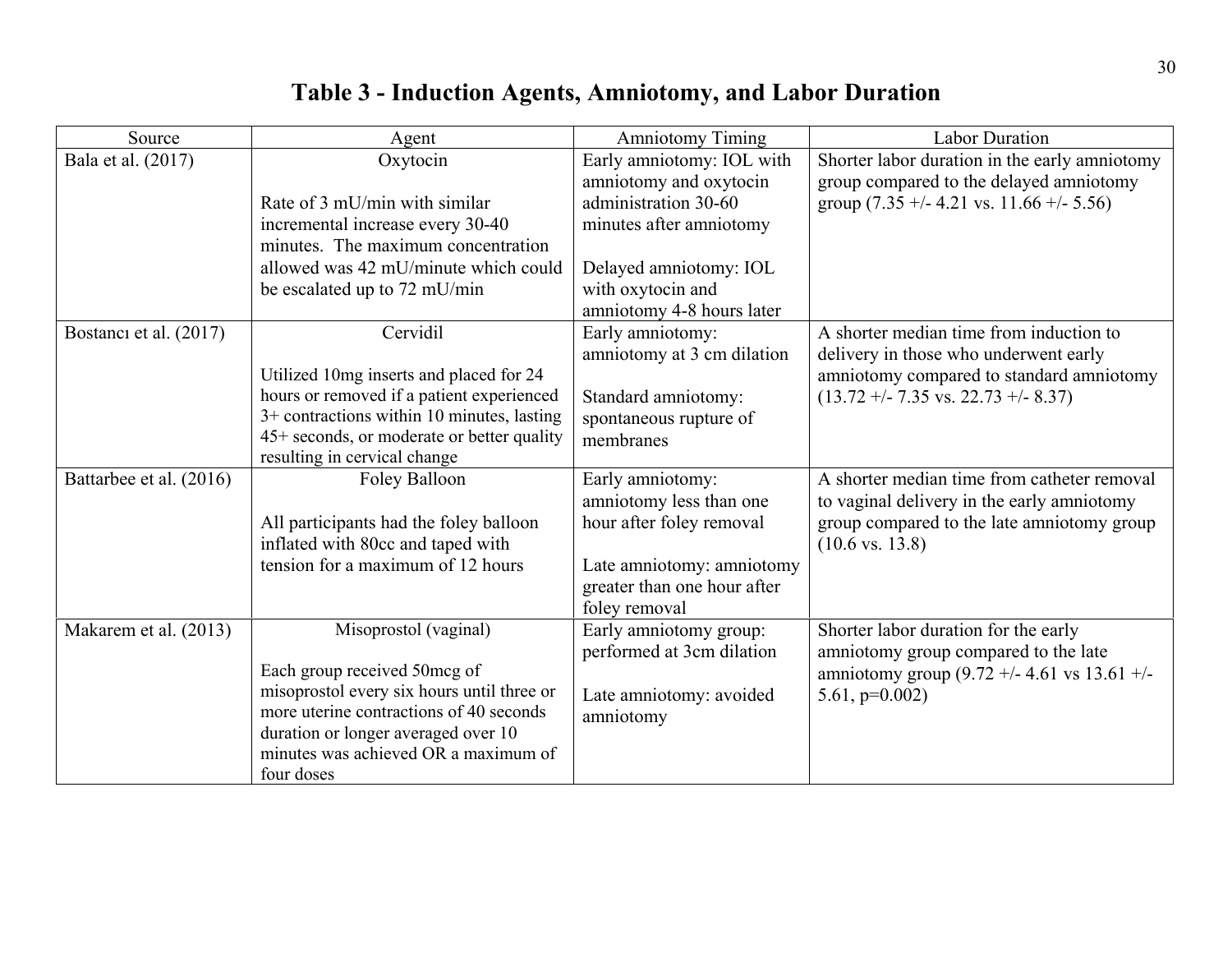#### **References**

American College of Nurse-Midwives, Midwives Alliance of North America, & National Association of Certified Professional Midwives. (2013). Supporting healthy and normal physiologic childbirth: A consensus statement by ACNM, MANA, and NACPM. *The Journal of Perinatal Education*, *22*(1), 14-18. https://doi.org/10.1891/1058-1243.22.1.14 American College of Obstetricians and Gynecologists. (2019). Approaches to limit intervention

during labor and birth. *Obstetrics & Gynecology*, *133*(2), 164- 173. https://doi.org/10.1097/aog.0000000000003074

- Bala, A., Bagga, R., Kalra, J., & Dutta, S. (2017). Early versus delayed amniotomy during labor induction with oxytocin in women with bishop's score of ≥6: A randomized trial. *The Journal of Maternal-Fetal & Neonatal Medicine*, *31*(22), 2994- 3001. https://doi.org/10.1080/14767058.2017.1362381
- Battarbee, A. N., Palatnik, A., Peress, D. A., & Grobman, W. A. (2016). Association of early amniotomy after foley balloon catheter ripening and duration of nulliparous labor induction. *Obstetrics & Gynecology*, *128*(3), 592- 597. https://doi.org/10.1097/aog.0000000000001563
- Battarbee, A. N., Glover, A. V., & Stamilio, D. M. (2020a). Association between early amniotomy in labor induction and severe maternal and neonatal morbidity. *Australian and New Zealand Journal of Obstetrics and Gynecology*, *60*(1), 108- 114. https://doi.org/10.1111/ajo.13031
- Battarbee, A. N., Vaz, S., & Stamilio, D. M. (2020b). The association between delayed amniotomy and adverse outcomes in labor induction. *European Journal of Obstetrics &*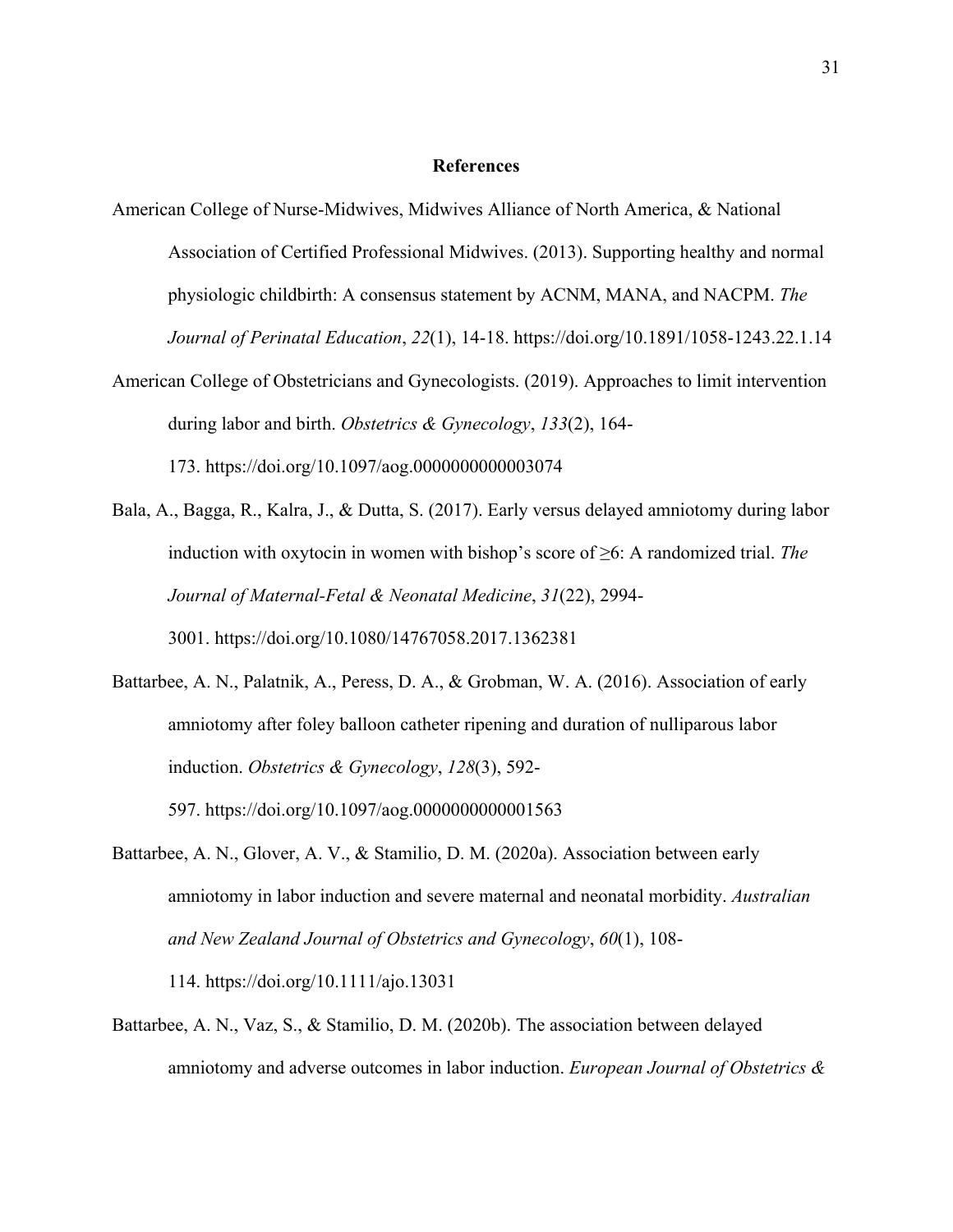*Gynecology and Reproductive Biology*, *247*, 85-

89. https://doi.org/10.1016/j.ejogrb.2020.02.002

- Bostancı, E., Eser, A., Yayla Abide, C., Kılıccı, C., & Kucukbas, M. (2017). Early amniotomy after dinoprostone insert used for the induction of labor: A randomized clinical trial. *The Journal of Maternal-Fetal & Neonatal Medicine*, *31*(3), 352- 356. https://doi.org/10.1080/14767058.2017.1285893
- Dang, D., & Dearholt, S. L. (2018). *Johns Hopkins nursing evidence-based practice: Model and guidelines* (3rd ed.). Sigma Theta Tau International.
- De Vivo, V., Carbone, L., Saccone, G., Magoga, G., De Vivo, G., Locci, M., Zullo, F., & Berghella, V. (2020). Early amniotomy after cervical ripening for induction of labor: A systematic review and meta-analysis of randomized controlled trials. *American Journal of Obstetrics & Gynecology*, *222*(4), 320-329. https://doi.org/10.1016/j.ajog.2019.07.049
- Gagnon-Gervais, K., Bujold, E., Iglesias, M., Duperron, L., Masse, A., Mayrand, M., Sansregret, A., Fraser, W., & Audibert, F. (2012). Early versus late amniotomy for labour induction: A randomized controlled trial. *The Journal of Maternal-Fetal & Neonatal Medicine*, *25*(11), 2326-2329. https://doi.org/10.3109/14767058.2012.695819
- Macones, G. A., Cahill, A., Stamilio, D. M., & Odibo, A. O. (2012). The efficacy of early amniotomy in nulliparous labor induction: A randomized controlled trial. *Obstetrical & Gynecological Survey*, *207*(5), 1-5. https://doi.org/10.1016/j.ajog.2012.08.032
- Makarem, M. H., Zahran, K. M., Abdellah, M. S., & Karen, M. A. (2013). Early amniotomy after vaginal misoprostol for induction of labor: A randomized clinical trial. *Archives of Gynecology and Obstetrics*, *288*(2), 261-265. https://doi.org/10.1007/s00404-013-2747-6